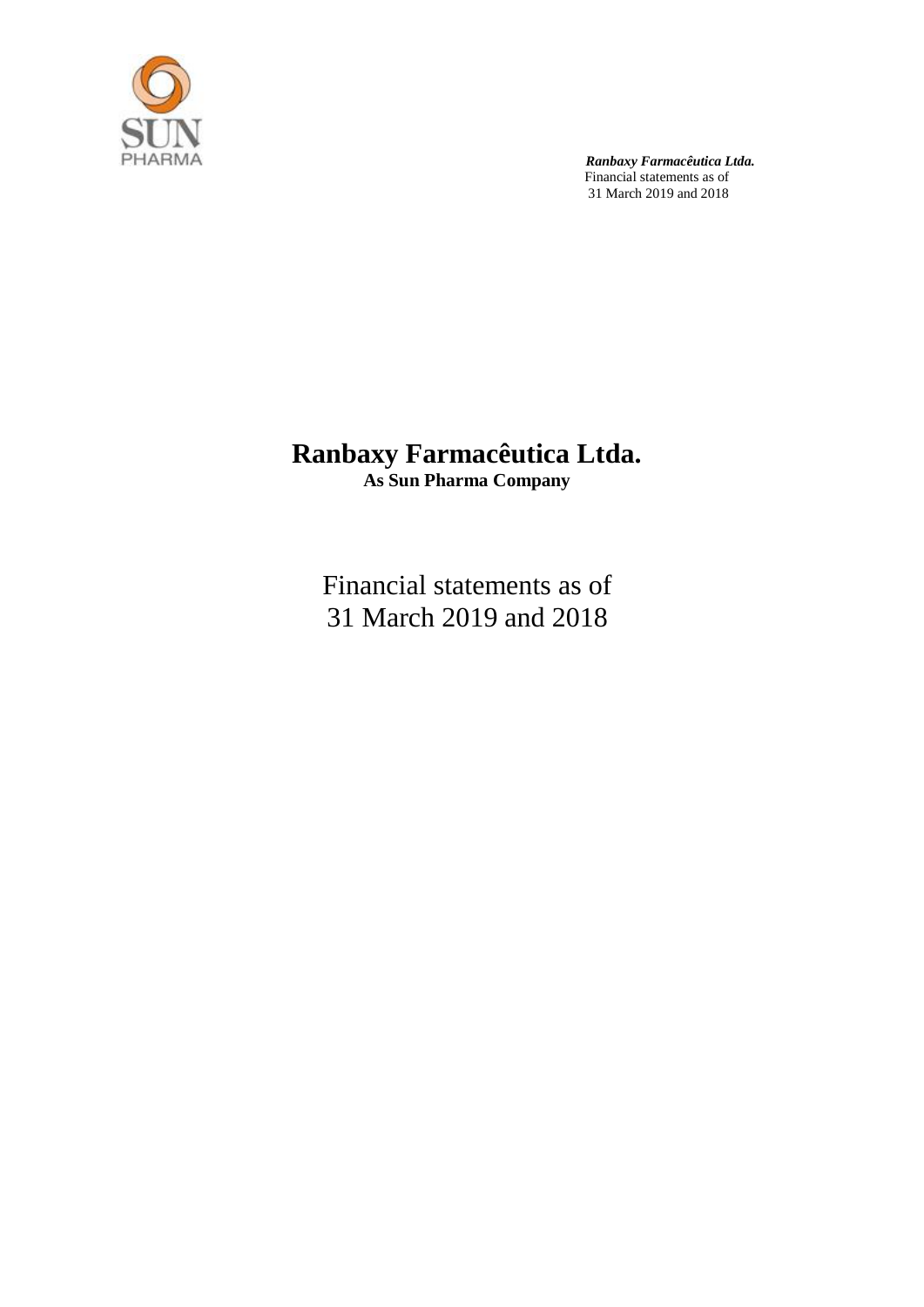

# **Content**

Report of Independent Auditors

Balance Sheets

Statements of income

## Statements of changes in stockholders' equity

Cash Flow Statements

Explanatory notes to Financial Statements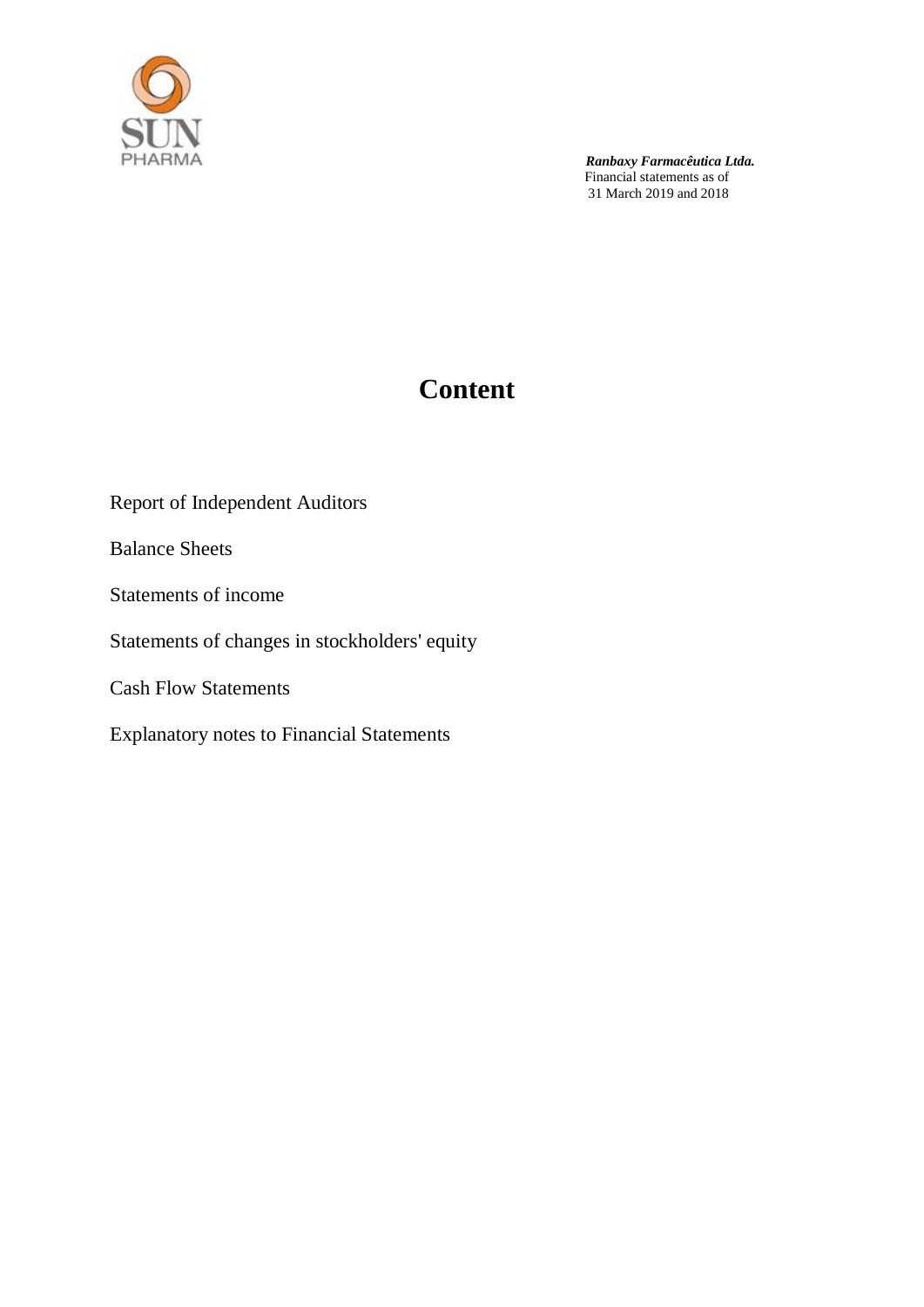

### **INDEPENDENT AUDITORS' REPORT**

**To The Quotaholders and Executive Board of Ranbaxy Farmacêutica Ltda Barueri - SP**

#### **Opinion**

1. We have examined the financial statements of **RANBAXY FARMACÊUTICA LTDA**, which comprise the balance sheet as of March 31, 2019 and the respective statements of operations, changes in quotaholders' equity and cash flows for the year then ended, and other accompanying notes to the financial statements and a summary of significant accounting practices.

2. In our opinion, financial statements referred in paragraph above *represent fairly*, in all material respects, the financial position of RANBAXY FARMACÊUTICA LTDA as of March 31, 2019, the performance of its operations and its cash flows for the year then ended, in accordance with accounting practices adopted in Brazil.

#### **Base for Opinion**

3. Our audit was conducted in accordance with Brazilian and international standards on auditing. Our responsibilities, in accordance with these standards, are described in the following section, "Auditor's responsibility for the audit of the financial statements". We are independent in relation to the Company, according to the relevant ethical principles established in the Accountants' Professional Code of Ethics and the professional standards issued by the Federal Accounting Council, and we comply with the other ethical responsibilities according to these standards. We believe that the audit evidence we have obtained is sufficient and appropriate to provide a basis for our audit opinion.

#### **Emphasis**

4. During the year ended March 31, 2019, the Company had an unsecured liability scenario over assets of BRL 69,553 Mn. These financial statements have been prepared under the assumption that the Company will continue as a going concern. The Company's management has no intention of discontinuing its operations and, therefore, the financial statements do not include any adjustments to Asset or Liability accounts that might be required in the event of discontinuation of operations. As a mitigating circumstance, therefore, out of the total current and non-current liabilities, BRL 144,624 Mn 87% are borrowings and supplies taken from controlling shareholders or related parties, and the rest of the liabilities with third parties is perfectly supported by current factor liquidity index at 6.20.

**\_\_\_\_\_\_\_\_\_\_\_\_\_\_\_\_\_\_\_\_\_\_\_\_\_\_\_\_\_\_\_\_\_\_\_\_\_\_\_\_\_\_\_\_\_\_\_\_\_\_\_\_\_\_\_\_\_\_\_\_\_\_\_\_\_\_\_\_\_\_\_\_\_\_\_\_\_\_\_\_\_\_\_\_\_\_\_\_\_\_\_\_\_\_\_\_\_\_\_\_\_\_\_\_\_\_\_\_\_\_\_\_\_\_\_\_\_\_\_\_\_\_**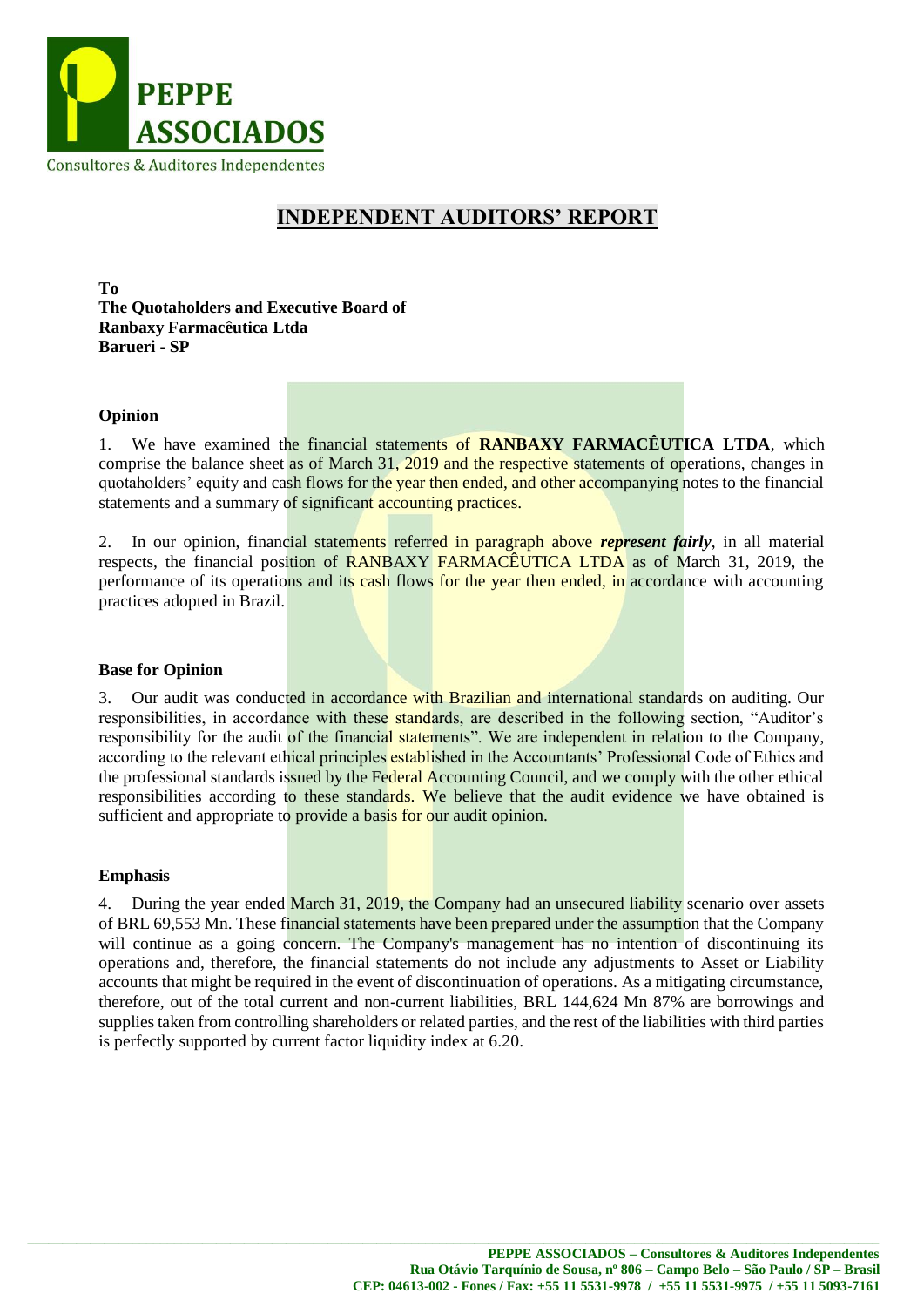

#### **Management's responsibility and governance for the financial statements**

5. The Company's management is responsible for the preparation and adequate presentation of the financial statements in accordance with the accounting practices adopted in Brazil, and the internal controls it deemed necessary to enable the preparation of these financial statements free of material misstatements, regardless of whether caused by fraud or error.

6. In the preparation of the financial statements, management is responsible for evaluating the Company's ability to continue as a going concern, disclosing, when applicable issues related to the continuity of its operations and the use of this accounting base in the preparation of the financial statements, unless management has decided to settle the Company or to discontinue its operations, or does not have any realistic alternative to prevent the discontinuance of operations.

7. The ones responsible for the Company's governance are those with responsibility for overseeing the process of preparation of the financial statements.

#### **Auditor's responsibilities for the audit of the financial statements**

8. Our purposes are to obtain reasonable assurance that the financial statements, taken as a whole, are free from material misstatement, whether caused by fraud or error and to issue audit report containing our opinion. Reasonable assurance is a high level of assurance, but not a guarantee that an audit conducted according to the Brazilian and international auditing standards will always detect any material misstatements. The misstatements may result from fraud or error and are considered relevant when, individually or in conjunction, they may affect, from a reasonable standpoint, economic decisions of the users based on such financial statements.

9. As part of an audit conducted according to the Brazilian and international auditing standards, we exercise professional judgment, and maintain professional skepticism during the audit. In addition:

 We identify and evaluate the risks of material misstatements in the financial statements, whether due to fraud or error, plan and perform audit procedures in response to such risks, as well as obtain appropriate and sufficient audit evidence to base our opinion. The risk of not detecting material misstatement caused by fraud is higher than that caused by error, since fraud may involve the act of deceiving the internal controls, collusion, forgery, omission or intentional misrepresentations.

 We obtained understanding of the internal controls relevant to audit in order to plan audit procedures appropriate to the circumstances, but not with the aim to express opinion on the effectiveness of the internal controls of the Company.

 We evaluated the fairness of the accounting policies used and the reasonableness of the accounting estimates and respective disclosures made by management.

 We take conclusion on the adequacy of adoption by management of the accounting basis of the ability to continue as going concern, and, based on the obtained audit evidences, whether there is a significant uncertainty in relation to Company's ability to continue as going concern. If we conclude that there is a significant uncertainty, we shall call attention in our audit report to the respective disclosures in the financial statements or include a modification in our opinion, if the disclosures are inadequate. Our conclusions are based on audit evidences obtained to the date of our report. However, future events or conditions may cause the Company not to continue as going concern.

 We evaluate the general presentation, structure and content of the financial statements, including disclosures and if the financial statements represent the corresponding transactions and events in compliance with the purpose of fair presentation.

**\_\_\_\_\_\_\_\_\_\_\_\_\_\_\_\_\_\_\_\_\_\_\_\_\_\_\_\_\_\_\_\_\_\_\_\_\_\_\_\_\_\_\_\_\_\_\_\_\_\_\_\_\_\_\_\_\_\_\_\_\_\_\_\_\_\_\_\_\_\_\_\_\_\_\_\_\_\_\_\_\_\_\_\_\_\_\_\_\_\_\_\_\_\_\_\_\_\_\_\_\_\_\_\_\_\_\_\_\_\_\_\_\_\_\_\_\_\_\_\_\_\_**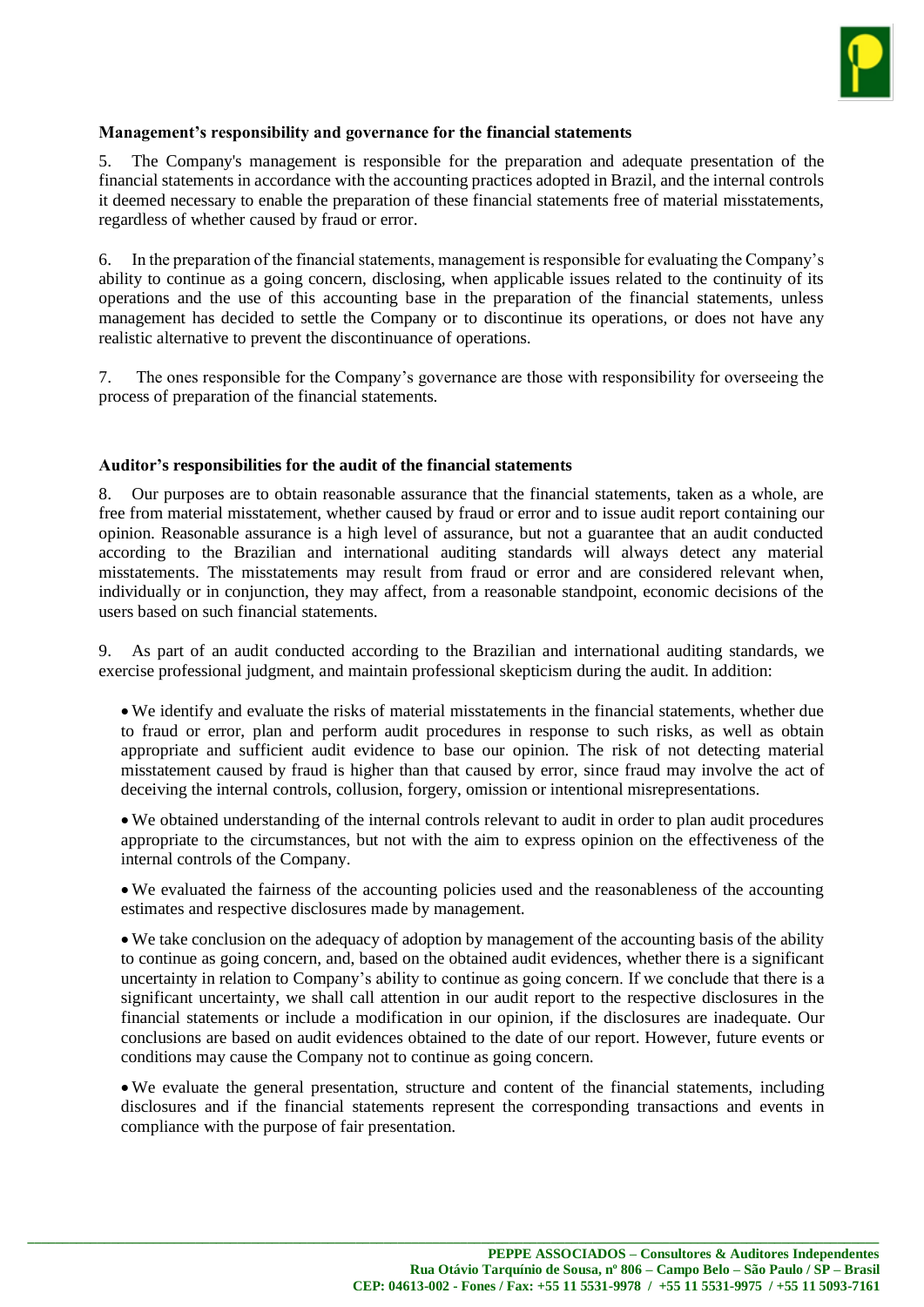

10. We communicate with those responsible for governance with respect to, among other aspects, the planned scope, time of the audit and significant audit findings, including possible material weaknesses in internal controls identified by us during our work.

São Paulo, May 20, 2019.



**Paulo Cesar R. Peppe Contador CRC-SP nº 1SP095009/O-5**

> **Renata Reche Simon Peppe Contador CRC-SP nº 1SP296480/O-2**

**\_\_\_\_\_\_\_\_\_\_\_\_\_\_\_\_\_\_\_\_\_\_\_\_\_\_\_\_\_\_\_\_\_\_\_\_\_\_\_\_\_\_\_\_\_\_\_\_\_\_\_\_\_\_\_\_\_\_\_\_\_\_\_\_\_\_\_\_\_\_\_\_\_\_\_\_\_\_\_\_\_\_\_\_\_\_\_\_\_\_\_\_\_\_\_\_\_\_\_\_\_\_\_\_\_\_\_\_\_\_\_\_\_\_\_\_\_\_\_\_\_\_**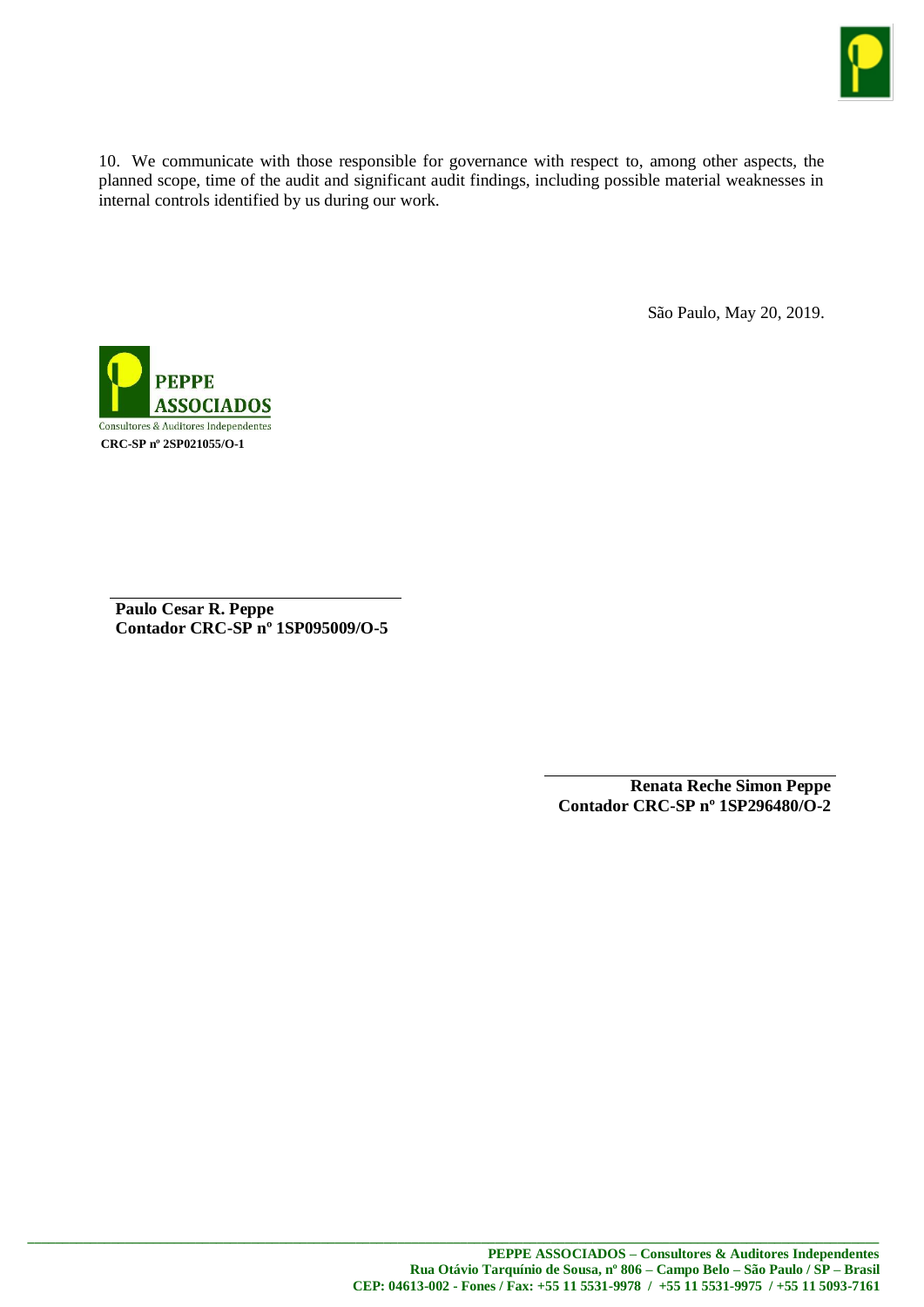

## **Ranbaxy Farmacêutica Ltda.**

### **Balance Sheets ended as of 31 March 2019 and 31 March 2018**

*(In thousands of Brazilian Reais)* **1,000**

| Asset                              | <b>Note</b> | 31/Mar-2019 | 31/Mar-2018   | <b>Liability</b>                    | <b>Note</b> | 31/Mar-2019 | 31/Mar-2018   |
|------------------------------------|-------------|-------------|---------------|-------------------------------------|-------------|-------------|---------------|
|                                    |             |             | (resubmitted) |                                     |             |             | (resubmitted) |
| <b>Current</b>                     |             |             |               | <b>Current</b>                      |             |             |               |
| Cash and cash equivalents          | 4           | 603         | 1,172         | Suppliers                           | 9           | 45,668      | 30,522        |
| Other investments                  |             | 17,890      | 7,772         | Loans                               | 10          | 22,162      | 17,104        |
| Accounts receivable from customers | 5           | 24,649      | 22,064        | Taxes and contribution payable      | 11          | 207         | 702           |
| Inventories                        | 6           | 29,219      | 18,968        | Salaries and holiday payable        |             | 969         | 777           |
| Current tax assets                 | $\tau$      | 235         | 1,895         | Other provisions                    | 12          | 9,831       | 6,930         |
| Other accounts receivable          |             | 664         | 266           | Other accounts payable              |             | 812         | 545           |
| <b>Total of current assets</b>     |             | 73,260      | 52,137        | <b>Total of current liabilities</b> |             | 79,649      | 56,580        |
|                                    |             |             |               | Non-current                         |             |             |               |
|                                    |             |             |               | Provision for contingencies         | 13          | 6,524       | 4,183         |
|                                    |             |             |               | Loans                               | 10          | 58,451      | 49,857        |
|                                    |             |             |               |                                     |             | 64,975      | 54,040        |
| Non-current                        |             |             |               | <b>Net Equity</b>                   |             |             |               |
| <b>Fixed Assets</b>                | 8           | 1,780       | 1,987         | Share Capital                       | 14          | 17,367      | 17,367        |
| <b>Intangible Assets</b>           |             | 31          | 204           | <b>Accumulated Losses</b>           |             | (86,920)    | $-73,659$     |
| <b>Total of non-current assets</b> |             | 1,811       | 2,191         | <b>Total net equity</b>             |             | (69, 553)   | (56, 292)     |
| <b>Total of assets</b>             |             | 75,071      | 54,328        | Total of liabilities and net equity |             | 75,071      | 54,328        |

The accompanying notes are an integral part of these financial statements.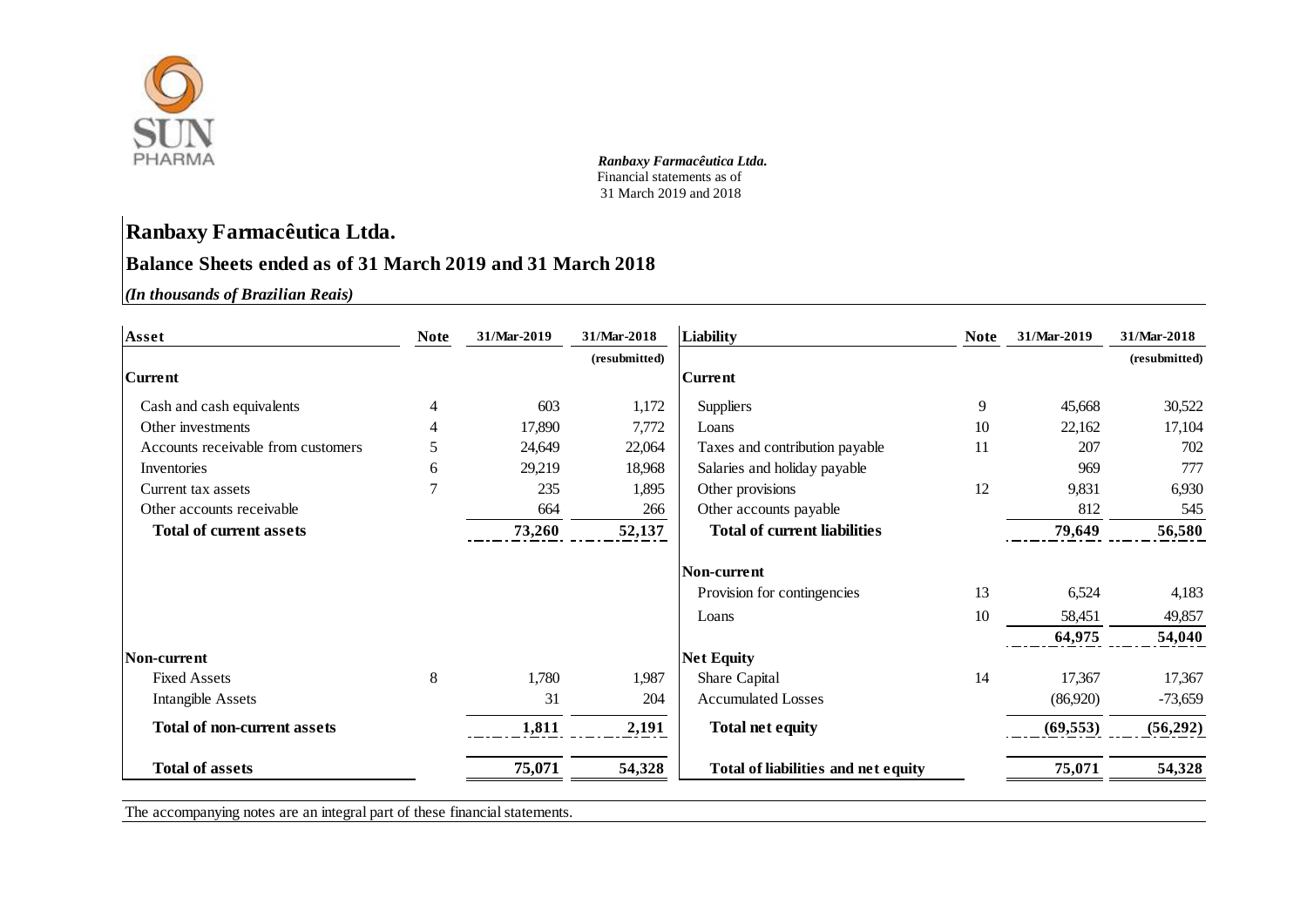

# **Ranbaxy Farmacêutica Ltda.**

## **Statements of income**

# **Fiscal years ended as of 31 March 2019 and 31 March 2018**

*(In thousands of Brazilian Reais)*

|                                                                      | <b>NE</b> | 31/Mar-2019 | 31/Mar-2018   |
|----------------------------------------------------------------------|-----------|-------------|---------------|
|                                                                      |           |             | (resubmitted) |
| <b>Net Operating Revenue</b>                                         | 15        | 114,578     | 87,251        |
| Cost of goods sold                                                   |           | (67,057)    | (46, 441)     |
| <b>Gross Profit</b>                                                  |           | 47,521      | 40,810        |
| <b>Operating expenses:</b>                                           |           |             |               |
| <b>Sales</b>                                                         | 16        | (3,545)     | (4,199)       |
| Administrative and General                                           | 17        | (29, 864)   | (29, 469)     |
| Other operating (expenses) income                                    |           | (3,813)     | (2,400)       |
| Earnings before net financial (expenses) revenue                     |           |             |               |
| and taxes                                                            |           | 10,299      | 4,742         |
| Financial expenses                                                   |           | (20,300)    | (6,663)       |
| Financial revenues                                                   |           | 1,155       | 615           |
| Net financial (expenses) revenue                                     | 19        | (19, 145)   | (6,049)       |
| <b>Profit before taxes</b>                                           |           | (8,846)     | (1,307)       |
| Income tax and social contribution                                   |           | (4, 415)    | (2, 466)      |
| Current                                                              |           | (4,415)     | (2,466)       |
| Income for the fiscal year                                           |           | (13,261)    | (3,773)       |
| The cooperative rates are on integral next of these financial states |           |             |               |

The accompanying notes are an integral part of these financial statements.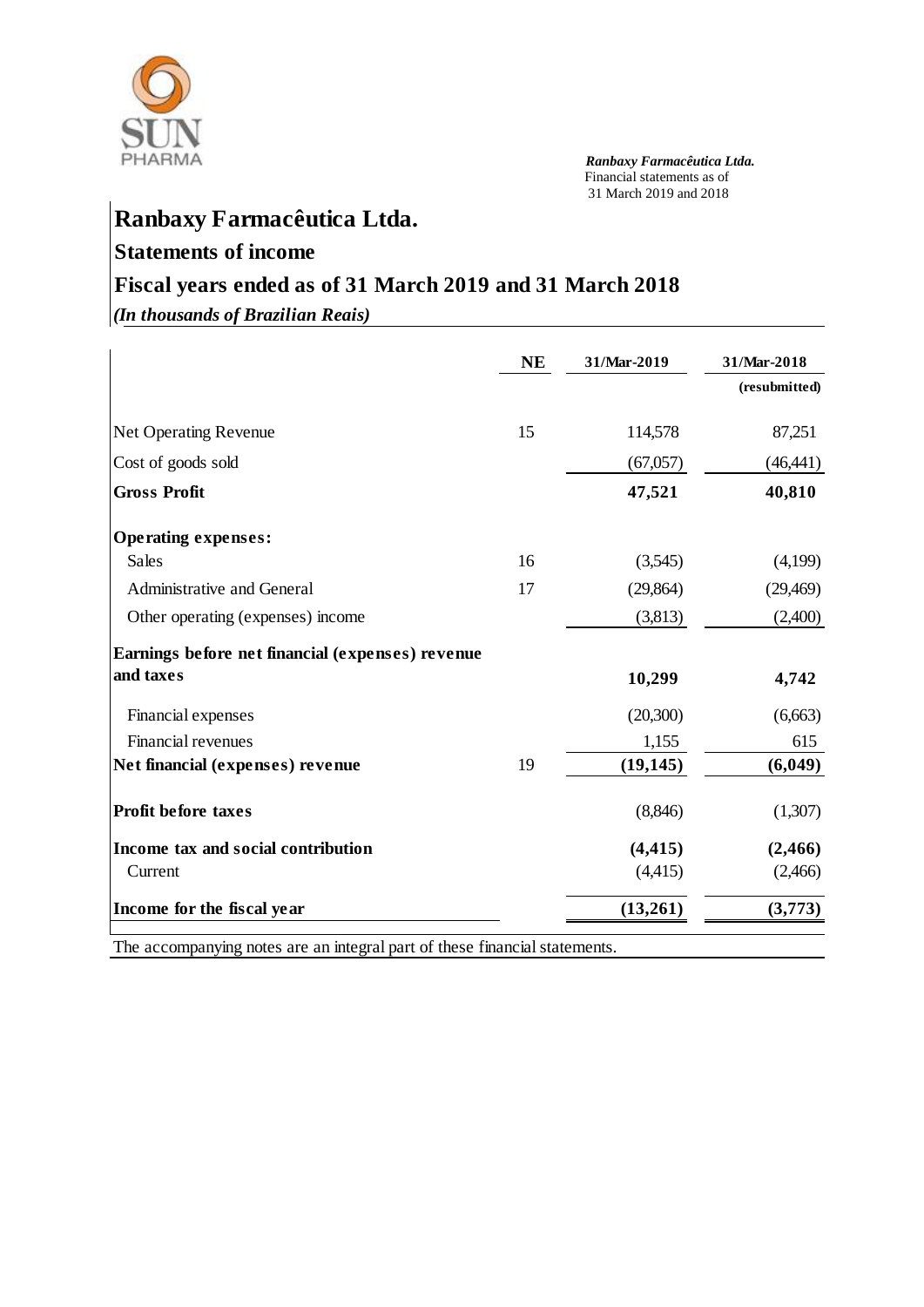

# **Ranbaxy Farmacêutica Ltda.**

**Statements of changes in stockholders' equity**

**Fiscal years ended as of 31 March 2019 and 31 March 2018**

*(In thousands of Brazilian Reais)* 

|                                     | <b>Share</b><br>Capital | <b>Losses</b><br><b>Accumulated</b> | <b>Total</b> |
|-------------------------------------|-------------------------|-------------------------------------|--------------|
| <b>Balances as of 31 March 2017</b> | 17,367                  | (69,886)                            | (52,519)     |
| Income for the fiscal year          |                         | (3,773)                             | (3,773)      |
| <b>Balances as of 31 March 2018</b> | 17,367                  | (73,659)                            | (56,292)     |
| Income for the fiscal year          |                         | (13,261)                            | (13,261)     |
| <b>Balances as of 31 March 2019</b> | 17,367                  | (86,920)                            | (69, 553)    |

The accompanying notes are an integral part of these financial statements.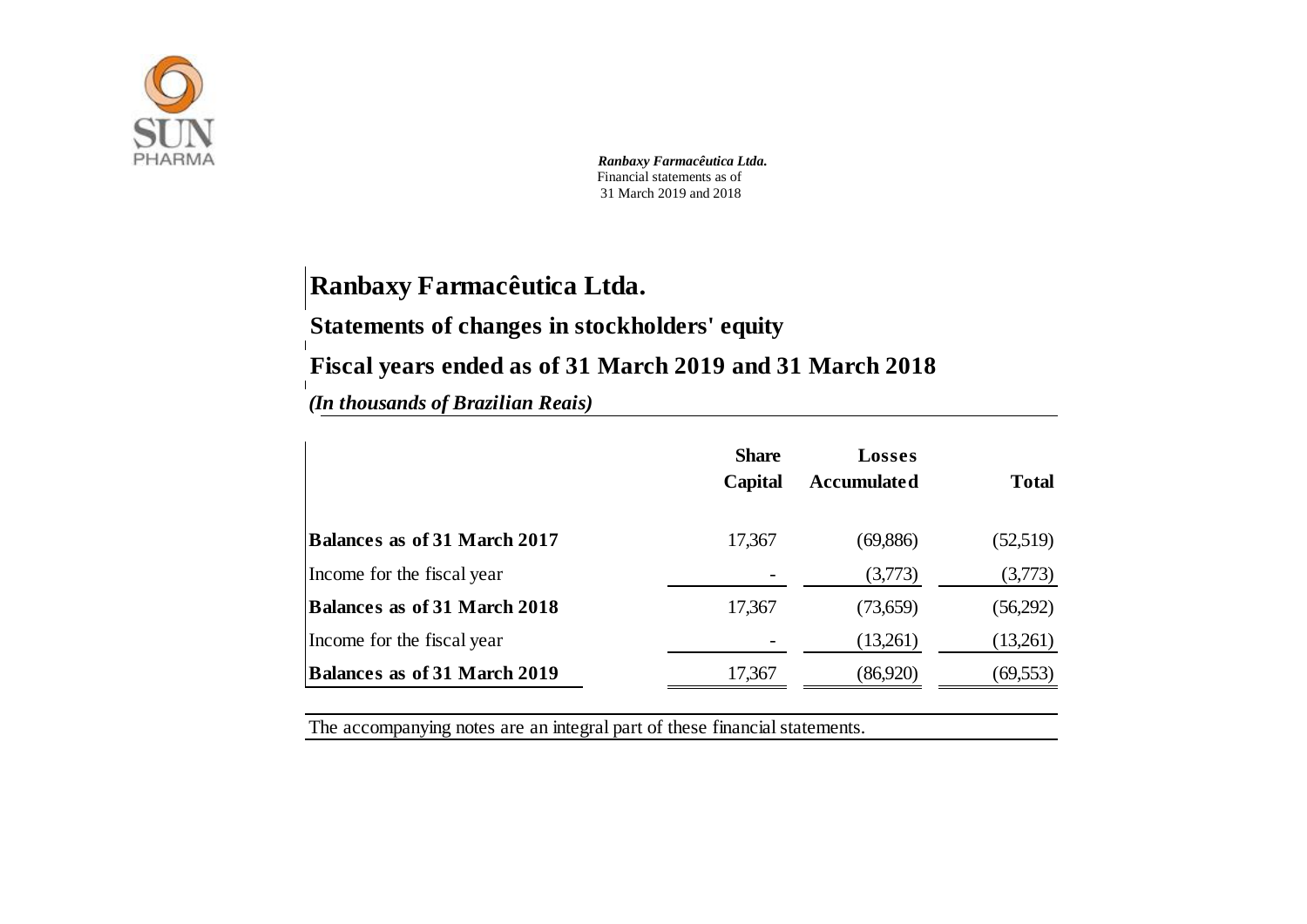

# **Ranbaxy Farmacêutica Ltda. Statements of Cash Flows - indirect method Fiscal years ended as of 31 March 2019 and 31 March 2018**

*(In thousands of Brazilian Reais)* **1,000**

|                                                                            | <b>Nota</b> | 31/Mar-2019 | 31/Mar-2018 |
|----------------------------------------------------------------------------|-------------|-------------|-------------|
|                                                                            |             |             |             |
| Cash flows from operating activities<br><b>Profit before taxes</b>         |             | (13,261)    | (3,773)     |
| Adjust for:                                                                |             |             |             |
| Depreciation                                                               |             | 544         | 1,821       |
| Amortization                                                               |             | 50          | 82          |
| Provisions for contingencies                                               |             | 137         |             |
| Provision for doubtful receivables                                         |             | 4,040       | 2.593       |
| Provision for inventory devaluation                                        |             | (3,345)     | 47          |
| Other provisions                                                           |             | (1.931)     | 1,385       |
| Unrealized exchange rate variations                                        |             | 9,781       | 3,674       |
| Unrealized intercompany discounts                                          |             | 11,873      | 4,454       |
| Result on fixed asset retirement                                           |             | 124         | 23          |
|                                                                            |             | 8,012       | 10,305      |
| (Increase) decrease in assets and liabilities                              |             |             |             |
| Other investments                                                          |             | (49)        | 67          |
| Accounts receivable from customers                                         |             | (2,585)     | (2,928)     |
| Inventories                                                                |             | (10,251)    | 42          |
| Current tax asset                                                          |             | 1,661       | 526         |
| Other accounts receivable                                                  |             | (399)       | 208         |
| <b>Judicial Deposits</b>                                                   |             | 937         | (822)       |
| Taxes and contributions payable                                            |             | (495)       | (689)       |
| Salaries and charges payable                                               |             | 192         | (38)        |
| Suppliers                                                                  |             | 15,146      | 3,773       |
| Payment of tax contingencies                                               |             | 2,887       | 393         |
| Other accounts payable                                                     |             | 266         | 233         |
|                                                                            |             | 7,310       | 766         |
|                                                                            |             |             | 11,070      |
|                                                                            |             | 15,322      |             |
| Interests paid on loans                                                    | 19          | (1,666)     | (2,103)     |
| Cash from operations                                                       |             | 13,656      | 8,967       |
| Income tax and social contribution paid on the fiscal year                 |             | (3,735)     | (2,466)     |
| Net cash from operating activities                                         |             | 9,921       | 6,501       |
| Fluxos de caixa das atividades de investimentos e financiamentos           |             |             |             |
| Acquisition of intangible assets                                           | 8           | (421)       | (36)        |
| Net cash used in financing activities                                      |             | (421)       | (36)        |
| Cash and cash equivalents reduction                                        |             | 9,500       | 6,465       |
| Statement of cash and cash equivalents reduction                           |             |             |             |
| At the beginning of the fiscal year                                        |             | 8,704       | 2,239       |
| At the end of the financial year                                           | 4           | 18,204      | 8,704       |
|                                                                            |             | 9,500       | 6,465       |
| The accompanying notes are an integral part of these financial statements. |             |             |             |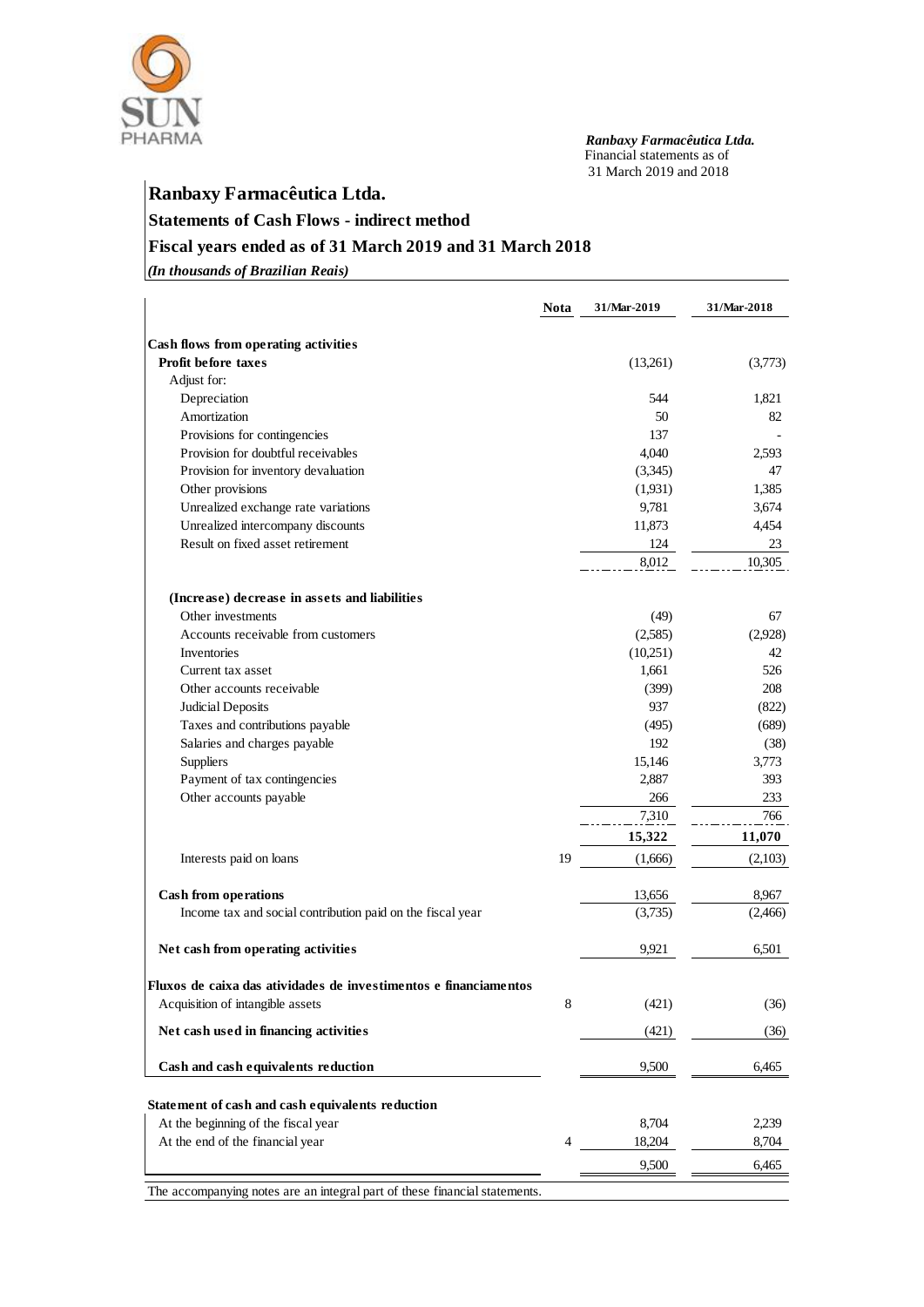

## **Explanatory notes to financial statements**

*(In thousands of Brazilian Reais)*

#### **1 -** *Operating context*

Ranbaxy Farmacêutica Ltda., incorporated on 27 October 1993, having its tax domicile in the state of Rio de Janeiro, and having as its main economic activity the manufacture and import of allopathic medicinal products for human use, as well as the distribution and sale of pharmaceutical products.

The company has its administration office at Alameda Tocantins,  $125$ ,  $11<sup>th</sup>$  Floor, Room 1101, Alphaville, Barueri, São Paulo, duly registered with JUCESP [Board of Trade of the State of São Paulo], whose corporate purpose of is administrative office.

#### **1.1 -** *Management plan for 2019 and 2018*

The balance sheet ended as of 31 March 2019 has a negative net worth of BRL 69.553.

Management believes that these values will be reversed in the coming years, considering the change in the commercial strategy adopted; until then it was used the continuous increase in sales, without taking into account the productive capacity of the head office, causing much loss of sales and consequent space with sales points.

We have created a channel of direct communication with the productive part, where they discussed the production plan for the following 3 months, with the participation of the commercial area, which could possibly result in increased sales.

Another important point is related to the authorization of drug products, as they are in on-going process of approval with the health regulatory agency, 12 new drugs, whose studies reveal that with the approvals, we will create a new marketing channel and the company that will revert the loss accumulated in the coming years.

#### **2 -** *Presentation of the Financial Statements*

The financial statements were prepared in accordance with accounting practices adopted in Brazil and comprise the period from April to March, having their issue authorized by the Board on 13 May 2019.

The Company adopts the Law no. 6.404/76 and its amendments introduced by Law no. 11.638/07, which modified, revoked and introduced new provisions to the Brazilian Companies Law.

The aforementioned law aimed, mainly, to update the Brazilian corporate law to allow the process of convergence of accounting practices adopted in Brazil with those comprised in the International Financial Accounting Standards (IFRS).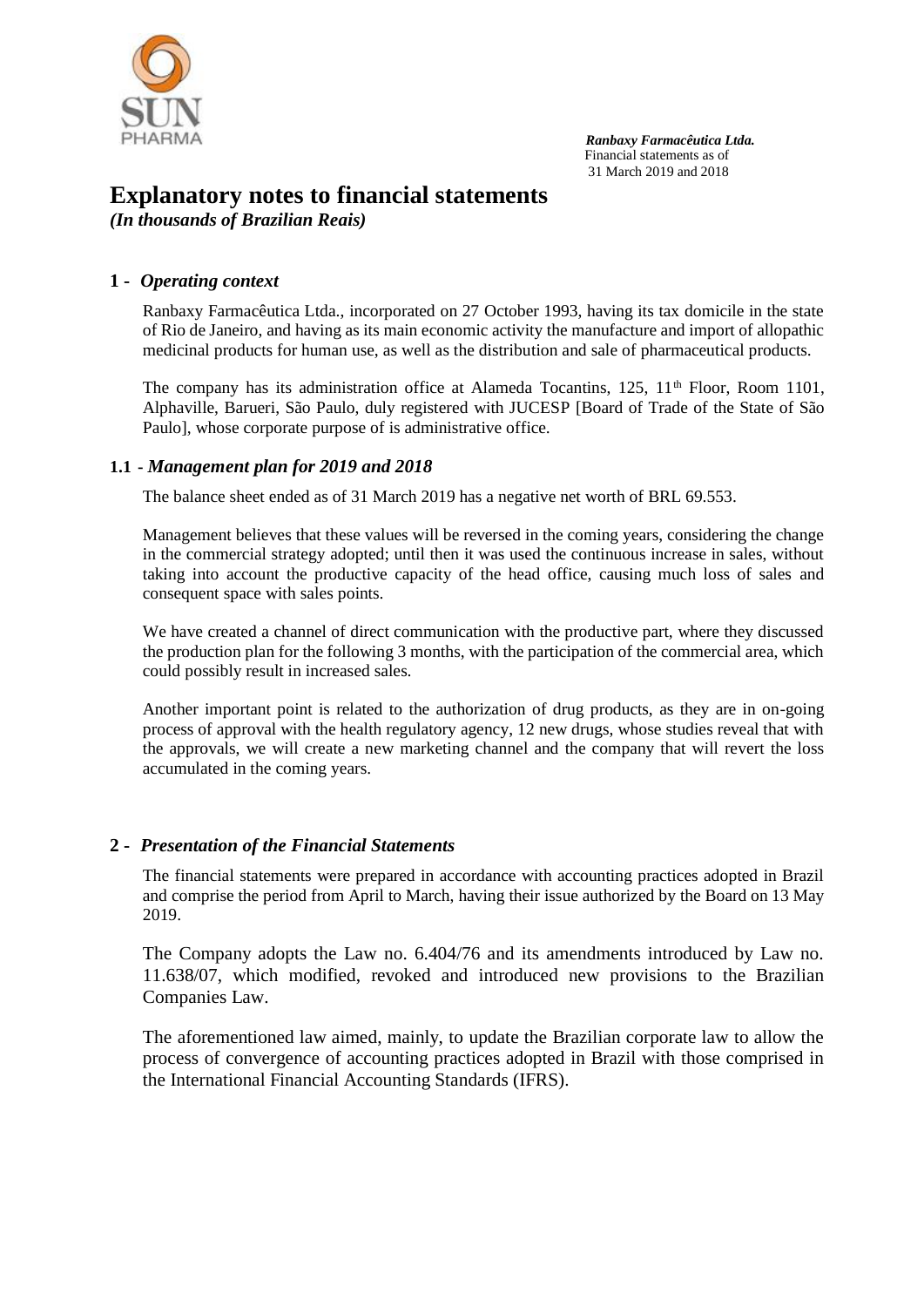

#### *2. a - restatement of the Financial Statements closed on 31 March 2018*

Aiming to improve the existing accounting policies, aiming at a better presentation of accounting balances, the group Sun Pharma, opted to reclassify some accounting accounts, making it easier to compare with the information provided in the I-Gaap, have therefore been restated and are varying from the informed balances in the financial statements relating to 2018.

#### *The aforementioned change in accounting practices had an impact on the balances appearing in the balance sheet as at March 31, 2018, due to the following reclassifications:*

- The balance of BRL 7.532 Mn relating to the Itaú bank, which relates to the short investment of fixed funds, which previously figured as "cash and cash equivalents" in the in the Assets, was now included in the "Other Investments" account in the Assets;

- The balance of BRL 27 related to sales returns, which previously figured as a reduction against "Accounts Receivable from customers" in the Assets, was now included in the "Other Accounts to Pay" in the Liabilities;

#### *The balances of the Income & Expense Statements, for the y.e. March 31, 2018, are also being restated, since they have undergone major changes, as follows:*

- The amount of BRL 677 related to the Discounts granted on trade receivables, which previously was booked as "Financial Expenses", was now reclassified and became a reduction of the "Operating Revenues" group;

- The amount of BRL 5.842 Mn, arising from reclassifications occurred with the "Administrative Expenses" account, was adjusted, with a reclassification of BRL 6.450 Mn from "Selling Expenses" to "General and Administrative" and plus BRL 608 reclassified from " General and Administrative " to "Selling Expenses", as described below:

| Service Provider Adm of Commissions    |                  | (118)   |
|----------------------------------------|------------------|---------|
| <b>Sales Commissions Expenses</b>      |                  | (5.334) |
| <b>Provision for Sales Commissions</b> |                  | (861)   |
| Incentive on Sales Expenses            |                  | (119)   |
| Provision for Incentive on Sales       |                  | (18)    |
|                                        | <b>Sub</b> Total | (6.450) |
| Travelling Expenses (Sales team)       |                  | 608     |
|                                        | <b>Sub Total</b> | 608     |
|                                        | Total            | (5.842) |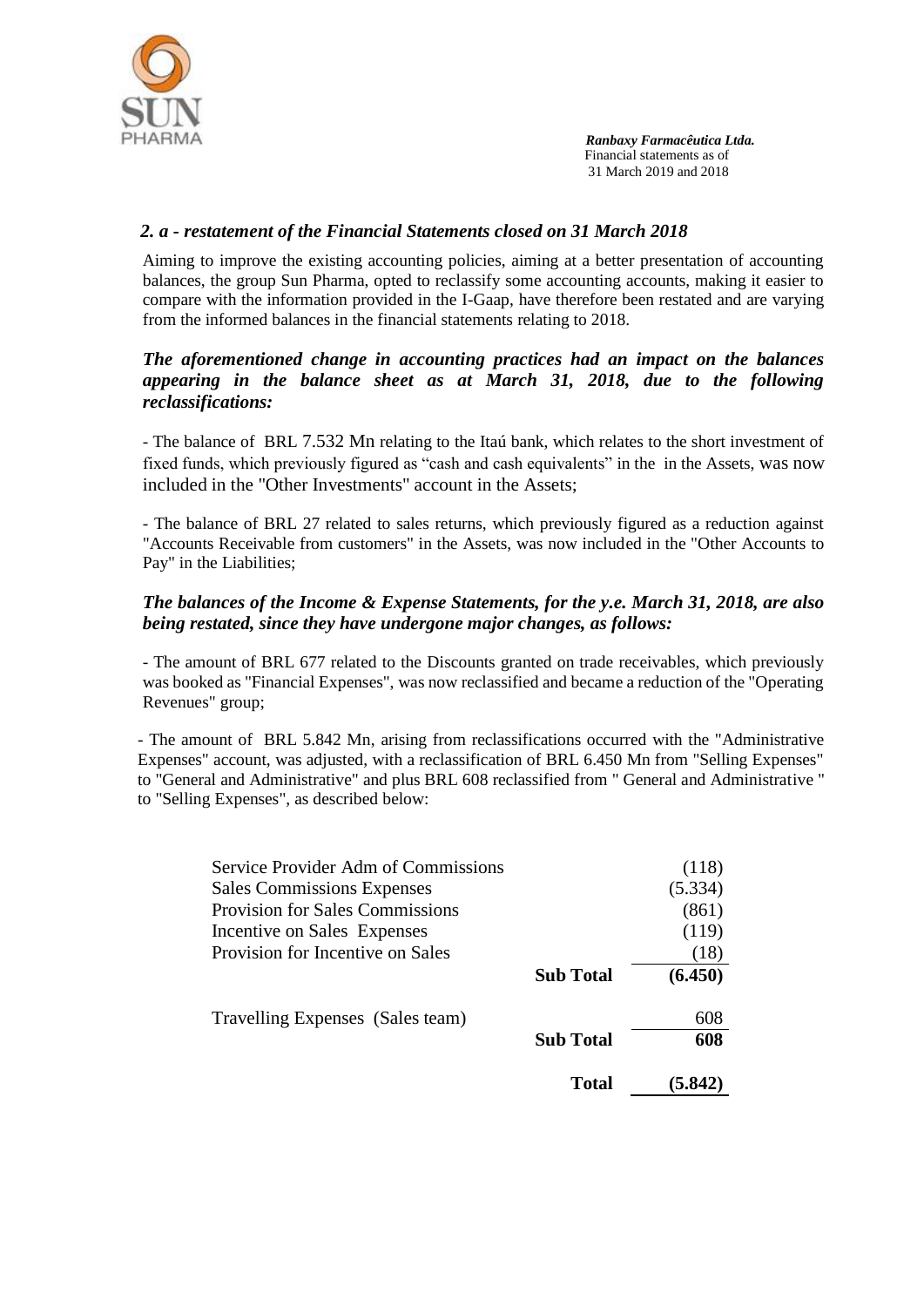

- About the adjustments made at "Administrative Expenses" group, there was also the amount of BRL 662 reclassified to "Other operating income (expenses)", as described below:

|                                         | Total | 662  |
|-----------------------------------------|-------|------|
| Insurance Claim Recoverable             |       |      |
| Tax Credit benefit Cofins no cumulative |       | -537 |
| Tax Credit benefit- Pis no cumulative   |       | 116  |
|                                         |       |      |

**-** The amount of BRL 64 related to updating of interest on tax credits which previously figured as "Financial Income" was reclassified to "Other operating income (expenses)".

Following the adjustments made to the "Administrative Expenses" group, as described below:

|                            | 31/Mar-2018 |       |         | Reclassification |       |      | 31/Mar-2018   |
|----------------------------|-------------|-------|---------|------------------|-------|------|---------------|
|                            |             |       |         |                  |       |      | (restatement) |
|                            |             |       |         |                  |       |      |               |
| Operating Income           | 87,927      | (676) |         |                  |       |      | 87,251        |
| <b>Operating Expenses</b>  |             |       |         |                  |       |      |               |
| Selling Expenses           | (10,040)    |       | 6.450   | (608)            |       |      | (4,198)       |
| General and Administrative | (24.289)    |       | (6,450) | 608              | 662   |      | (29, 469)     |
| Other Operating Income     |             |       |         |                  |       |      |               |
| (Expenses)                 | (1,803)     |       |         |                  | (662) | 65   | (2,400)       |
|                            |             |       |         |                  |       |      |               |
| Finance Expenses           | (7,340)     | 676   |         |                  |       |      | (6,663)       |
| <b>Finance Revenue</b>     | 679         |       |         |                  |       | (65) | 615           |

#### **2.1** *Functional currency and presentation currency*

The financial statements are presented in Brazilian Real, which is the functional currency of the Company. All financial information presented in Real have been rounded up to the nearest thousands, except where indicated otherwise.

#### **2.2** *Use of estimates and judgments*

The preparation of financial statements in accordance with the accounting practices adopted in Brazil requires that the Management of the Company to make judgments, estimates and assumptions that affect the application of accounting policies and the reported values of assets, liabilities, revenues and expenses. Actual results could differ from those estimates.

Estimates and assumptions are reviewed in a continuous way. Revisions with respect to accounting estimates are recognized in the period in which the estimates are revised and in any future periods affected.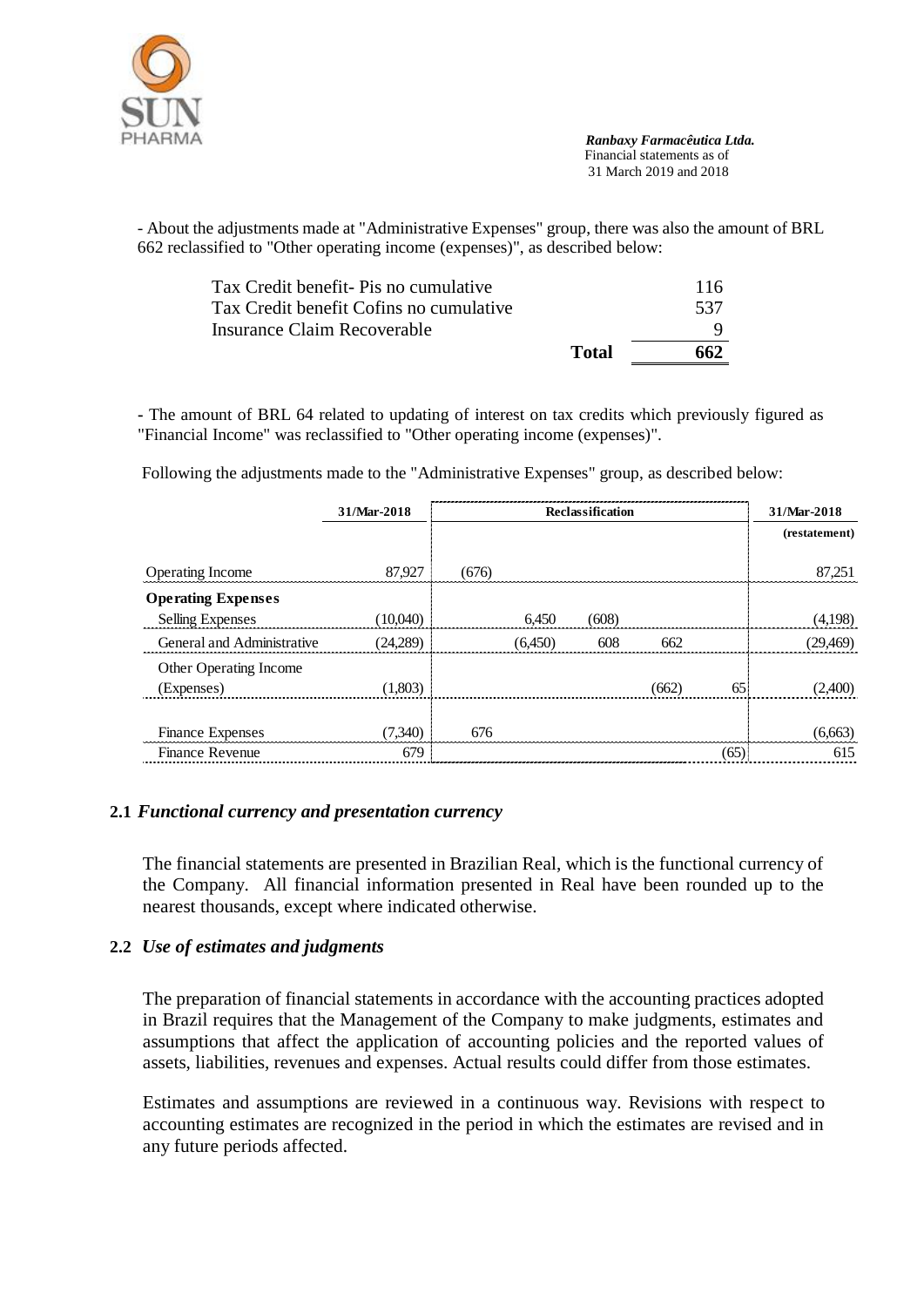

The information on assumptions and estimates that have a significant risk of result in material adjusting within the next few years are included in the following explanatory notes:

Note 5 - Provision for doubtful receivables Note 6 - Provision for inventory obsolescence Note 8 - Review of the of the fixed asset useful life Note 13 - Provision for contingencies

#### *3 Summary of Significant Accounting Policies*

#### *a. Determination of Net Income*

Net income of operations of the company are established in accordance with the accounting of competence of exercises, which covers the period from April to March of each year.

Operating revenues from the sale of products, as well as costs and expenses are recognized in the outcome as a function of its implementation, i.e., when there is convincing evidence that the risks and benefits more significant and inherent to ownership have been transferred to the purchaser.

#### **a. Cash and cash equivalents**

Cash and cash equivalents include cash in hand, balances in current bank accounts and financial investments of high liquidity. The financial investments are recorded at cost, plus income earned during the financial year, duly regulated by the central bank of Brazil.

#### **b. Accounts receivable from customers**

Accounts receivable from customers are initially recorded by the invoiced value, including their direct taxes, tax liability of the Company, minus the taxes withheld at source, of which are considered as tax credits.

The provision for credit losses was made at an amount considered sufficient by the Management to compensate for any losses on the realization of the credits earned more than 12 months and or when identified the inability of recovery.

As provided in the CPC12, adjustment to the present value was not registered by virtue of not having material effect on the financial statements.

#### **c. Inventories**

Inventories are stated on the basis of historic cost of acquisition and production, plus expenses relating to transport, storage and non-recoverable taxes. In the case of industrialized products, under elaboration and finished, the inventory includes the manufacturing overheads based on the normal capacity of production. The cost is determined by the weighted average cost. The values of inventories recorded does not exceed the net value of realization. The net value of realization, which corresponds to the estimated selling price in the ordinary course of business, less the estimated costs of completion and those necessary to make the sale.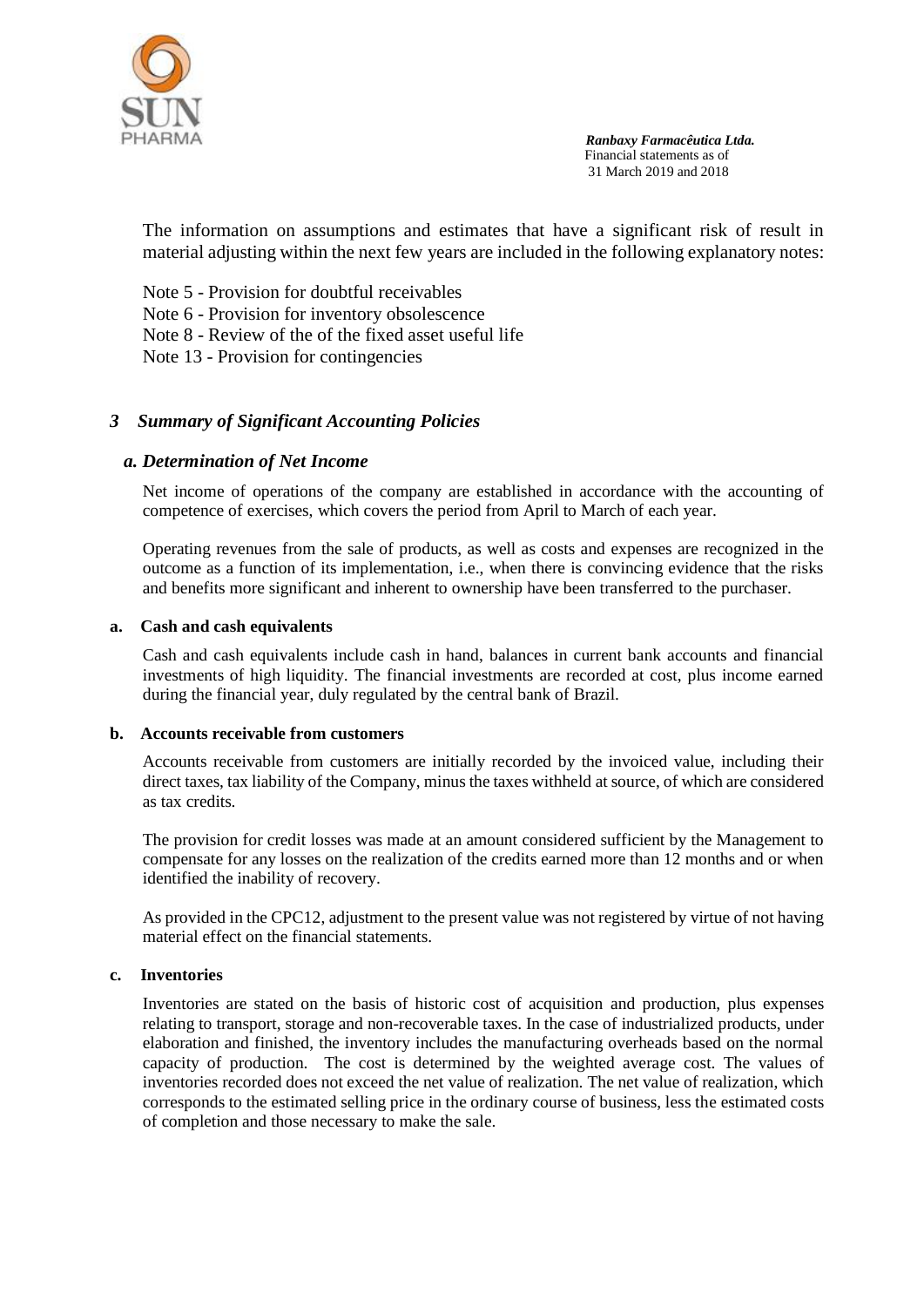

#### **d. Fixed asset**

#### **Fixed assets**

Items of fixed asset (property, plant and equipment) are measured at historic cost of acquisition or construction, less accumulated depreciation and loss of reduction to the recoverable amount (impairment), if applicable.

The cost includes expenditure that is directly attributable to the acquisition of an asset. The cost of assets constructed by the company itself includes the cost of materials and labor, other direct costs to place the asset in the location and condition necessary for these to be capable of operating in the manner sought by the management, the costs of dismantling and restoration of the site where these assets are located.

The improvement in third parties' properties are amortized in accordance with the duration of the lease contract.

Gains and losses on disposal of an item of property, plant and equipment are calculated by comparison between the resources deriving from disposal with the carrying amount of property and are recognized net inside of other revenues in the result.

Other costs are capitalized only when there is an increase in the economic benefits of the item of fixed asset. Any other type of expense is recognized in the result as an expense when incurred.

#### **Depreciation**

Depreciation is calculated on the depreciable value, which is the cost of an asset, or other substitute value of the cost minus the residual value.

Depreciation is recognized in the results based on the straight-line method over the estimated useful lives of each part of an item of the fixed asset, since this method is that one that more closely reflects the pattern of consumption of future economic benefits embodied in the asset. Lands are not depreciated.

The estimated useful lives are as follows:

|                                        | Years |
|----------------------------------------|-------|
|                                        |       |
| Machines and equipment                 |       |
| Furniture and utensils                 |       |
| IT equipment                           | 10    |
| Vehicles                               |       |
| Improvement on third parties' property |       |

The depreciation methods were reviewed, and new rates will be adopted, each closing of the financial year and any adjustments are recognized as changes in accounting estimates.

#### **Intangible Assets**

It is valued at cost of acquisition, less accumulated depreciation and losses by reducing the recoverable amount, when applicable.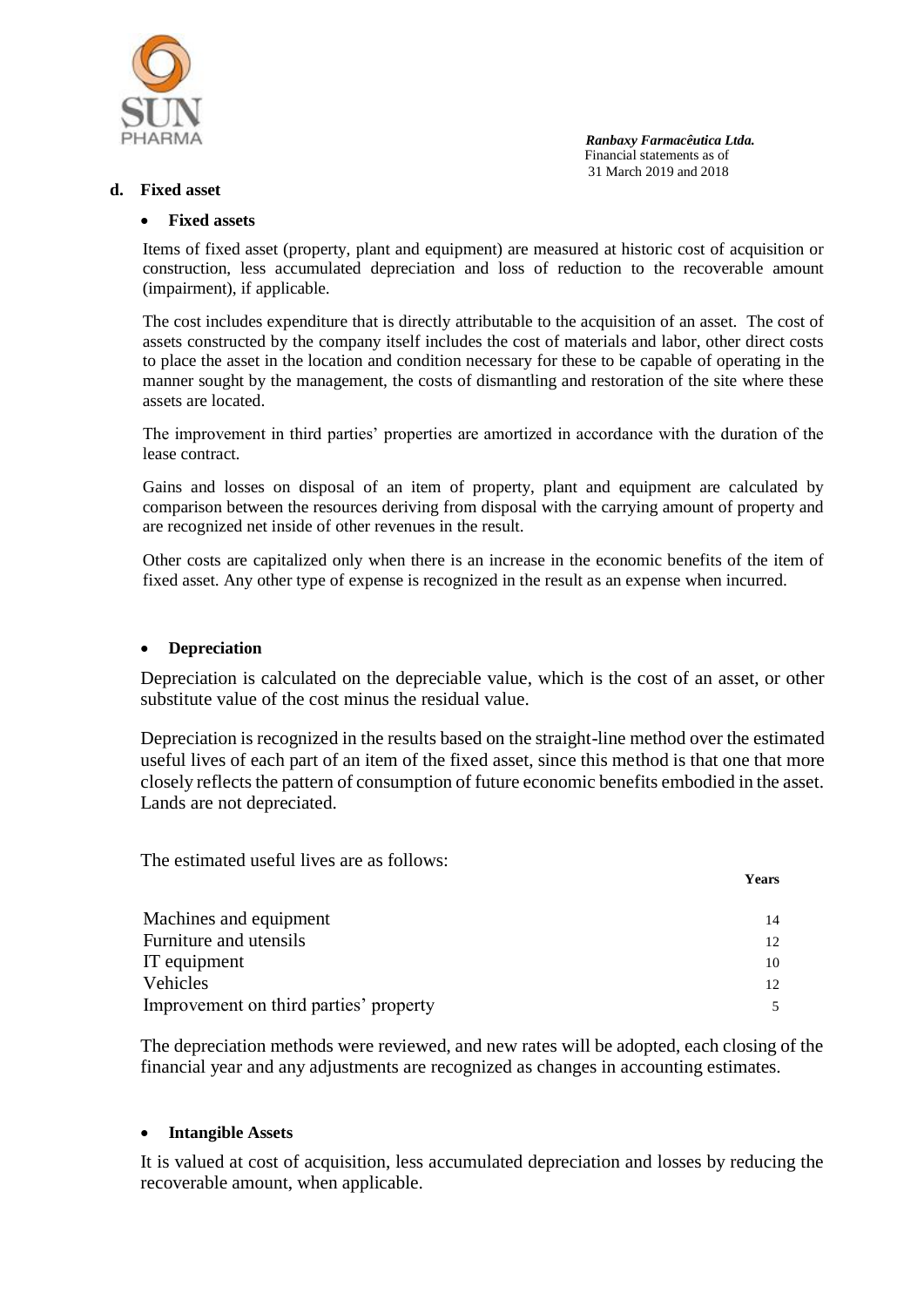

The intangible asset of the company has defined life, composed by software. The record of depreciation is done in the demonstration of the income statement of the fiscal year, under the heading "Depreciation and amortization".

Along the year, the Corporate decided to interrupt the local partnership project of the Drosperidone product owned by the Chemo S.A, due to the high costs involved. The amount of BRL 128 writed-off was only for the acquisition of the Dossier for technology transfer.

The estimated useful life for the current fiscal and year is: Years

Software 10

#### **Reduction in the recoverable value of assets**

According to NBC TG 01 (R4) – Impairment of Assets – Related to IAS 36. Aims to ensure that the assets are not recorded accounted for a higher value than the one that can be recovered in time for use of the company's operations or its eventual sale.

#### **e. Current and non-current liabilities**

The current and non-current liabilities are demonstrated by the known or calculated estimated plus, when applicable the corresponding charges, monetary variations and/or exchange rate incurred up to the date of the balance sheet.

#### **f. Short-term benefits to employees**

Obligations of short-term benefits to employees are measured on an undiscounted basis and are incurred as expenses as the related service is provided.

Provision was made for the payment of bonuses on individual performance and was recognized by the amount expected to be paid under the plans of bonuses on money or participation in profits in the short term if the company has a legal or constructive obligation to pay this value in function of past service rendered by the employee, and the obligation can be estimated reliably.

#### **g. Loans and Financing**

The financial charges and the monetary indexations of the loans are accounted for on the basis of the period elapsing, being established in accordance with the terms of the contracts. Composed mainly by contracts aiming at the expansion of production capacity, as well as modernization, as well as to meet working capital needs.

#### **h. Provisions**

A provision is recognized in the balance sheet when the company has an obligation or as a result of a past event, and it is probable that an economic resource will be required to settle the obligation. Provisions are recorded taking as a basis the best estimates of the risk involved.

#### **i. Income tax and social contribution**

The fiscal year for calculation of income tax is determined by law, and comprises the period counting from January to December, unlike the corporate year depicted in the financial statements, which comprises the period from April to March.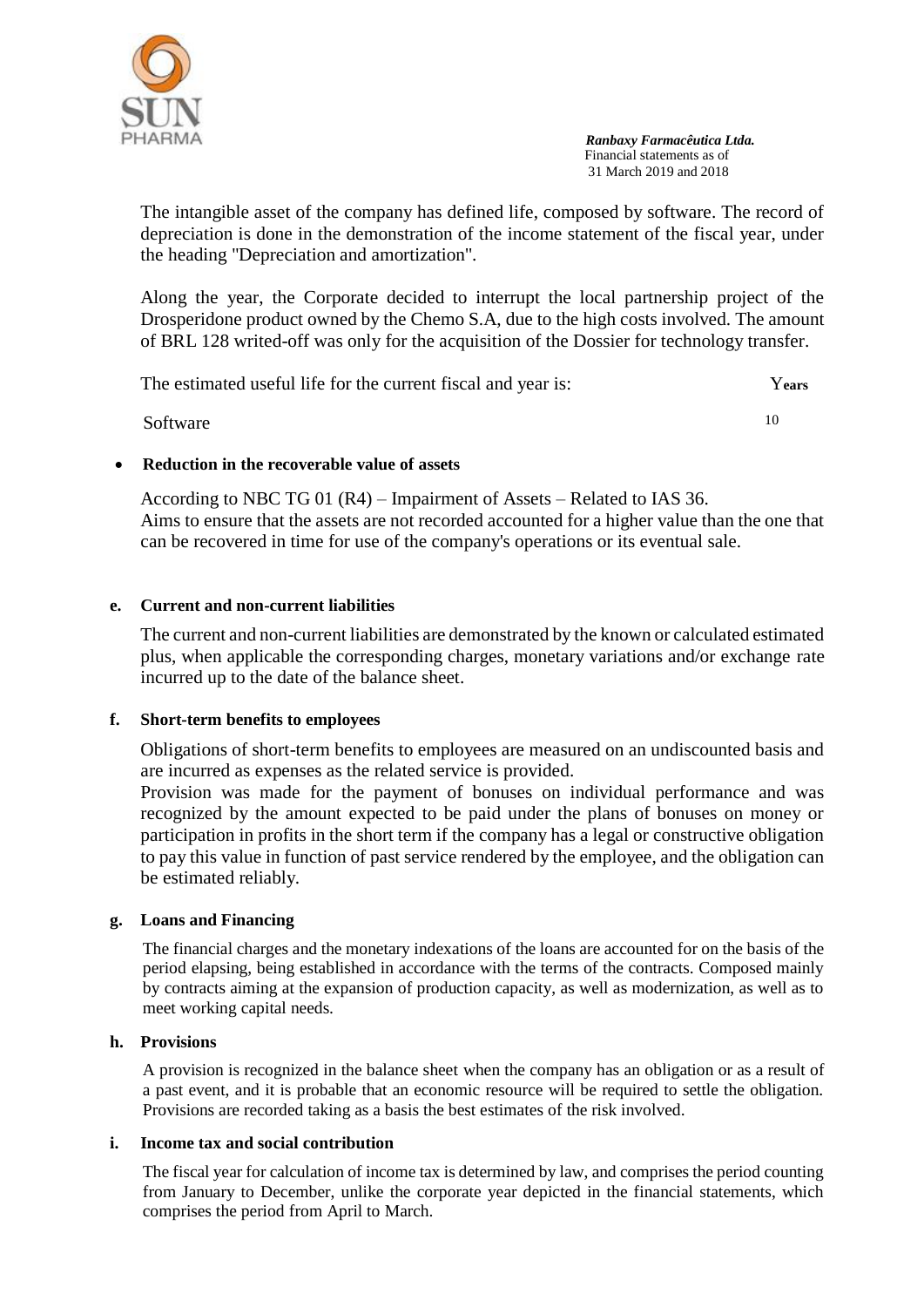

The income tax and social contribution of current and deferred charges are calculated on the basis of rates of 15%, plus an additional 10% on the taxable profit surplus of BRL 240 for income tax and 9% on taxable profit for social contribution on net profits and consider the offsetting of tax losses and negative social contribution base, limited to 30% of the real profit.

The current tax is the tax payable or receivable expected on the taxable profit or loss for the year, the tax rates enacted or substantively enacted at the date of presentation of the financial statements and any adjustment to tax payable in relation to previous years.

The Company does not recognize the Income Tax and Social Contribution, of deferred tax assets on tax loss and negative base of social contribution, and also on temporary differences between the tax base of assets and liabilities and their respective accounting value. The deferred active Income Tax and Social Contribution are recognized based on the expected generation of future taxable profits. Deferred tax is measured by the tax rates that are expected to be applied to temporary differences when they reverse, based on laws that have been enacted or substantively enacted by the date of presentation of the financial statements.

The Company does not have any value recorded with respect to income tax and social contribution deferred during the fiscal year, due to expected generation of future taxable profits.

#### **j. Financial Instruments**

The financial instruments are only recognized as from the date on which the company becomes part of the contractual provisions of the financial instruments. When recognized, are initially recorded at its fair value plus transaction costs that are directly attributable to the acquisition or contracting. On March 31, 2019, the accounting value of the financial instruments of the company, represented mainly by cash, accounts receivable, accounts payable to suppliers and loans with financial institutions and related companies were equivalent to its market value. The company does not use financial instruments in exchange operations of indices (SWAP) or involving operations in the form of derivatives risk. Other Assets and Liabilities

An asset is recognized in the balance sheet when it is probable that future economic benefits will be generated in favor of the company and its cost or value can be measured with security.

The current and non-current liabilities are demonstrated by the known or calculated values plus, when applicable the corresponding charges and monetary variations incurred up to the date of the balance sheet.

Provisions are recorded taking as a basis the best estimates of the risk involved. The financial statements therefore include various estimates based on objective and subjective factors, based on the judgment of the management for the determination of appropriate values to be recorded. The settlement of transactions involving these estimates may result in divergent values of the recorded in the financial statements due to the inaccuracies inherent to the process of determining them, for which reason the management periodically revise such estimates and assumptions.

Estimates and assumptions are used in the selection of the useful lives of the assets, for the constitution of adjustment for the possible risk of not carrying out their accounts receivable, as well as in the analysis of other risks for the determination of other provisions, including the contingent liabilities and other similar, in addition to the valuation of financial instruments and other assets and liabilities on the balance sheet date.

The realizable rights and obligations are classified as Current when their realization or settlement occur within twelve months following the date of presentation of the financial statements. Otherwise, they are shown as Non-current.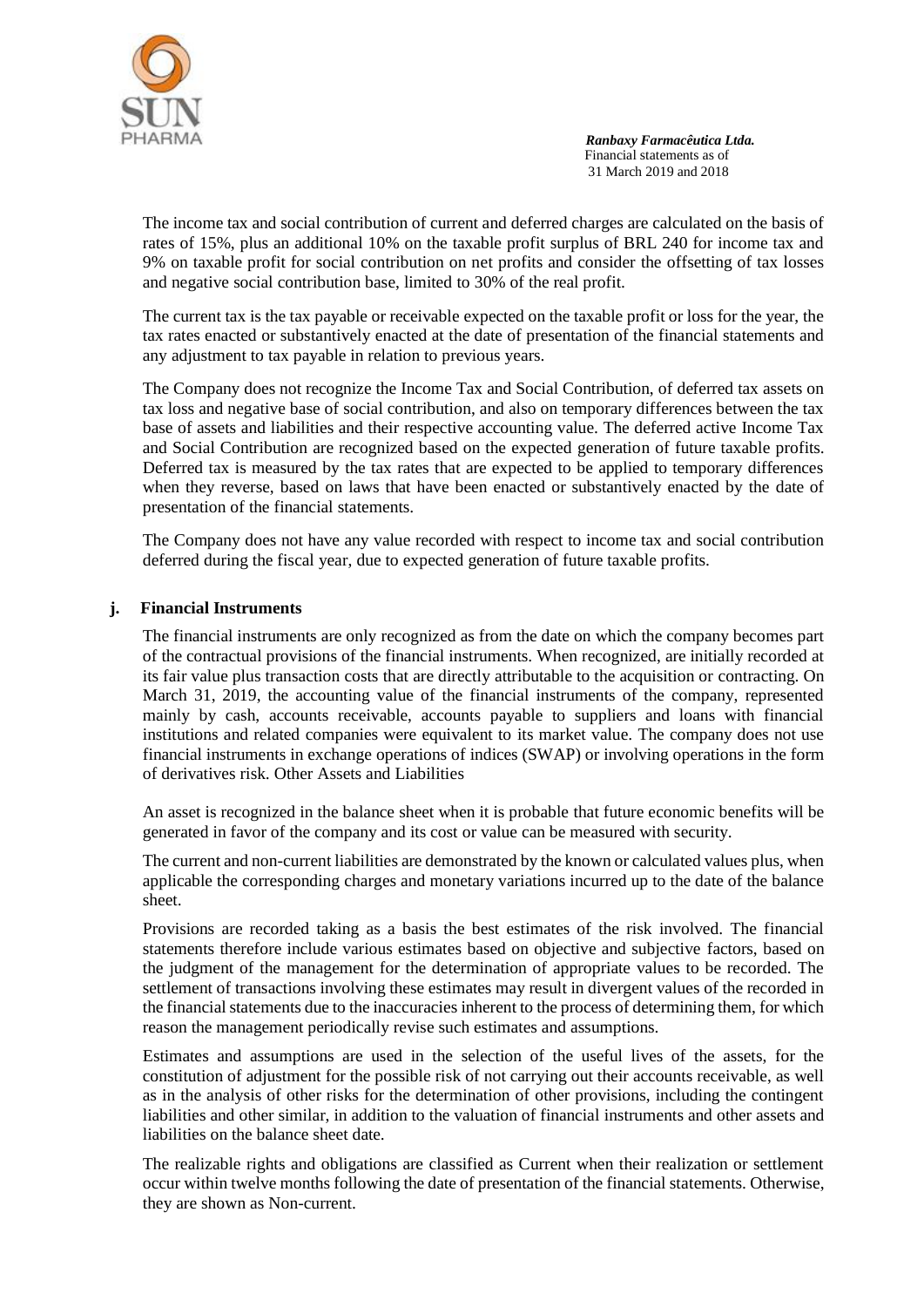

 *Ranbaxy Farmacêutica Ltda.* Financial statements as of

31 March 2019 and 2018

#### *4 Cash and cash equivalents*

| 2019   | 2018  |
|--------|-------|
| 603    | 1.172 |
| 17.890 | 7.772 |
| 18.943 | 8.944 |
|        |       |

The variation of cash and cash equivalents is directly linked to sales increased along the year, reflecting the trade receipts, where excess cash is being invested in short-term investment, with the Local rate being 6.45% pa.

#### *5 Accounts receivable from customers*

Accounts receivable from customers are initially recorded by the invoiced value, including their direct taxes, tax liability of the Company, minus the taxes withheld at source, of which are considered as tax credits.

The provision for credit losses was made at an amount considered sufficient by the Management to compensate for any losses on the realization of the credits earned more than 12 months and or when identified the inability of recovery. In March 2019, Ranbaxy recognized as loss, BRL 3.385 Mn, related to receivable with maturing over than 5 years.

The adjustment related to the recognition of revenue are due to bills that have been invoiced, dispatched and that on March 31, 2019, had not been received by customers.

|                                              | 2019    | 2018    |
|----------------------------------------------|---------|---------|
| Accounts receivable                          | 34.588  | 33.557  |
| Other accounts receivable                    | 75      | 74      |
| (-) Provision f/ doubtful settlement Credits | (349)   | (3.695) |
| (-) Revenue adjustment recognition           | (9.665) | (7.872) |
| <b>Total</b>                                 | 24.649  | 22,064  |

On 03/31/19 the total gross value of trade bills receivable from the company, distributed by maturities as follows:

| To mature               | <b>BRL</b> |        |
|-------------------------|------------|--------|
| Within 30 days          | 7.556      |        |
| From 31 to 60 days      | 14.037     |        |
| From 61 to 90 days      | 8.339      |        |
| Over 91 days            | 2.076      |        |
| <b>Subtotal</b>         |            | 32,008 |
| <b>Matured</b>          |            |        |
| Matured within 30 days  | 245        |        |
| Matured within 60 days  | 509        |        |
| Matured within 90 days  | 25         |        |
| Matured within 180 days | 1.245      |        |
| Matured within 365 days | 207        |        |
| Matured over 365 days   | 349        |        |
| <b>Subtotal</b>         |            | 2.580  |
| <b>Overall Total</b>    |            |        |
|                         |            | 34.588 |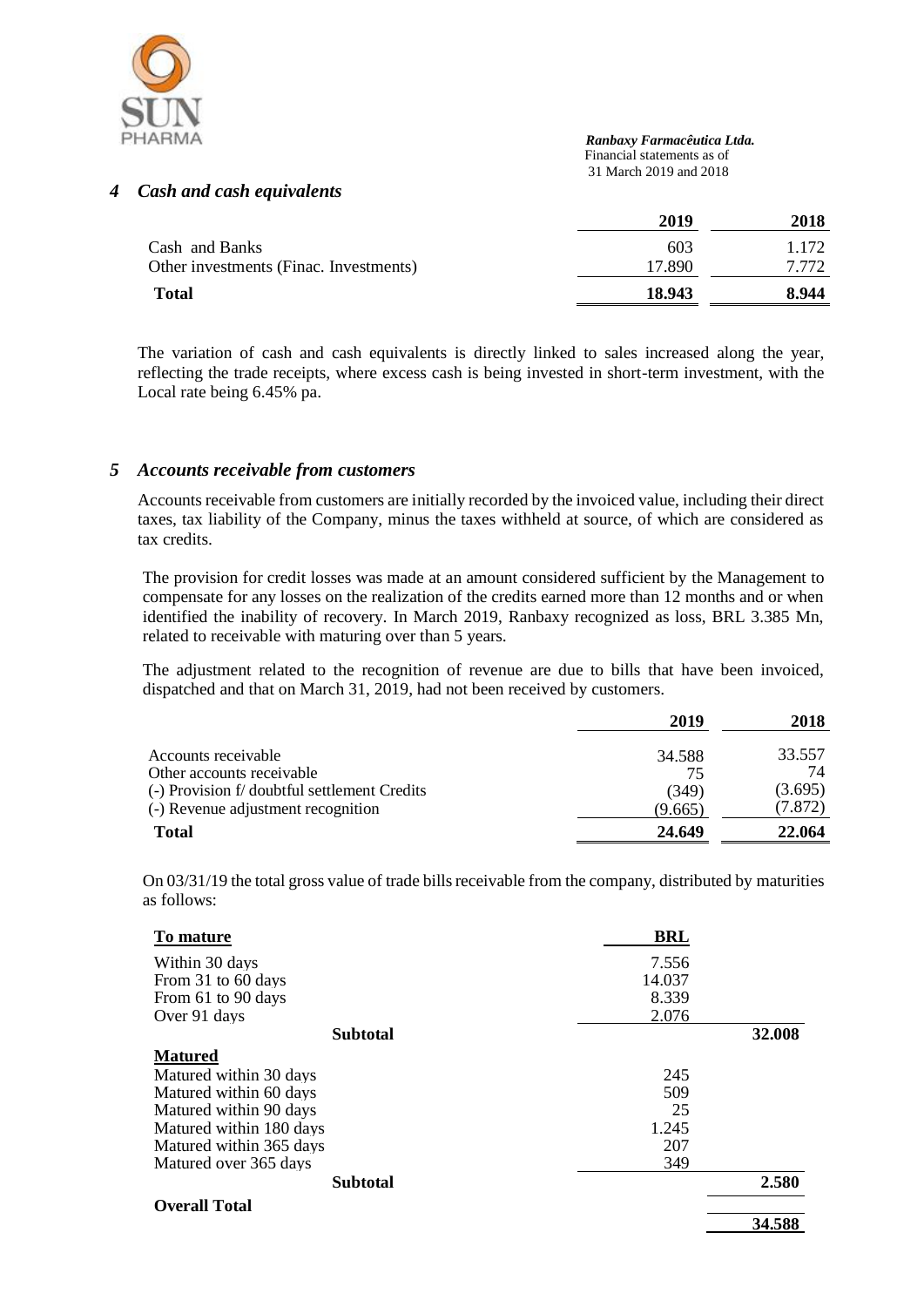

 *Ranbaxy Farmacêutica Ltda.* Financial statements as of

31 March 2019 and 2018

#### *6 Inventories*

|                                                   | 2019     | 2018     |
|---------------------------------------------------|----------|----------|
| <b>Products for Resale</b>                        | 18.018   | 13.670   |
| <b>Adjust Revenue Recognition -Cogs</b>           | 4.521    | 2.877    |
| Raw material                                      | $\theta$ | $\theta$ |
| Packaging materials                               | 87       | 14       |
| Goods in transit - Goods                          | 8.462    | 6.243    |
| Taxes on imports                                  | 391      | 102      |
| <b>Customs Broker</b>                             | 215      | 46       |
| <b>Others</b>                                     | 16       | 5        |
| (-) Adjustment Net Val of Realization             | (242)    | $\Omega$ |
| (-) Adjustment Recoverable Val. Est. Obsolete (a) | (2.249)  | (3.989)  |
| <b>Total</b>                                      | 29.219   | 18.968   |

The balances listed in the accounts identified above as (a) - matured inventories, to mature in the next 6 months and without moving for more than 1 year. Management has made the adjustment and awaits the approval of Regulatory bodies for them to be incinerated.

#### **7** *Current tax asset*

|                              | 2019     | 2018  |
|------------------------------|----------|-------|
| <b>ICMS</b> tax substitution | $\theta$ |       |
| ICMS on fixed assets         | 34       | 44    |
| <b>IRPJ</b> recoverable      | $\theta$ | 1.368 |
| CSLL recoverable             | 0        | 299   |
| <b>IRPJ</b> recoverable      | 201      | 184   |
| <b>Total</b>                 | 235      | 1.895 |

The amounts recorded as IRPJ and CSLL in 2018 were advances payments made to the Federal Revenue of Brazil. However, since these were credits over 5 years, their use was rejected by the internal Federal Revenue of Brazil was transferred to expenses.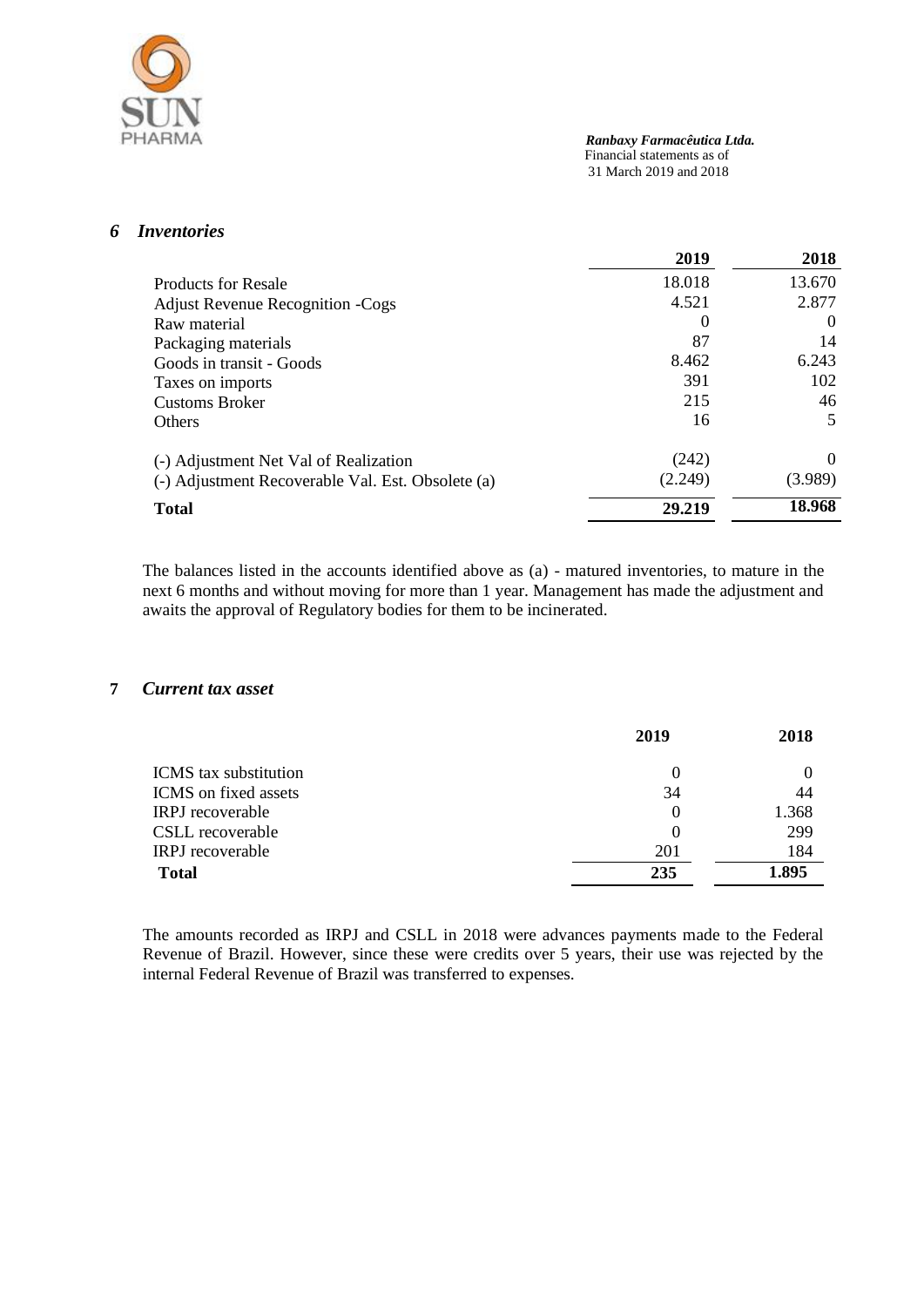

#### *8 Fixed assets*

The company has conducted tests of impairment in all its assets and found losses by devaluation.

|                                                                   | <b>Machines</b> and<br>equipment | <b>Furniture</b><br>And<br>utensils | <b>Vehicles</b> | <b>Advance</b><br>payment for<br>fixed asset<br>acquisition | <b>Total</b> |
|-------------------------------------------------------------------|----------------------------------|-------------------------------------|-----------------|-------------------------------------------------------------|--------------|
| Cost<br>Balance as of March 31, 2018                              | 6.490                            | 6.063                               | 1.350           | $\boldsymbol{0}$                                            | 13.903       |
| <b>Additions</b><br>Disposals and retirements<br>Transference     | 53<br>$\boldsymbol{0}$           | $\Omega$                            | 421<br>(66)     |                                                             | 474<br>(66)  |
| Balance as of March 31, 2019                                      | 6.543                            | 6.063                               | 1.705           | $\mathbf{0}$                                                | 14.311       |
| <b>Depreciation</b><br>Balance as of March 31, 2018               | (5.141)                          | (5.632)                             | (1.109)         | $\boldsymbol{0}$                                            | (11.882)     |
| <b>Additions</b><br>Disposals and retirements                     | (352)<br>$\boldsymbol{0}$        | (142)                               | (50)<br>66      |                                                             | (544)<br>66  |
| Balance as of March 31, 2019                                      | (5.493)                          | (5.774)                             | (1.093)         | $\mathbf{0}$                                                | (12.360)     |
| <b>Loss on assets devaluation</b><br>Balance as of March 31, 2018 | (21)                             | (13)                                |                 |                                                             | (34)         |
| <b>Additions</b><br>Disposals and retirements                     | (140)                            | 3                                   |                 |                                                             | (140)<br>3   |
| Balance as of March 31, 2019                                      | (161)                            | (10)                                |                 |                                                             | (171)        |
| Net fixed asset as of March 31, 2018                              | 1.328                            | 418                                 | 241             | $\bf{0}$                                                    | 1.987        |
| Net fixed asset as of March 31, 2019                              | 889                              | 279                                 | 612             | $\bf{0}$                                                    | 1.780        |

### *9 Suppliers*

|                                     | 2019   | 2018   |
|-------------------------------------|--------|--------|
| <b>Related Party - Foreign</b>      | 37.205 | 24.279 |
| Imports in progress - related party | 8.463  | 6.243  |
| Total                               | 45.668 | 30.522 |

The company's exposure to the risk of currency and credit related to suppliers and other accounts payable are disclosed in Note 20 section (v).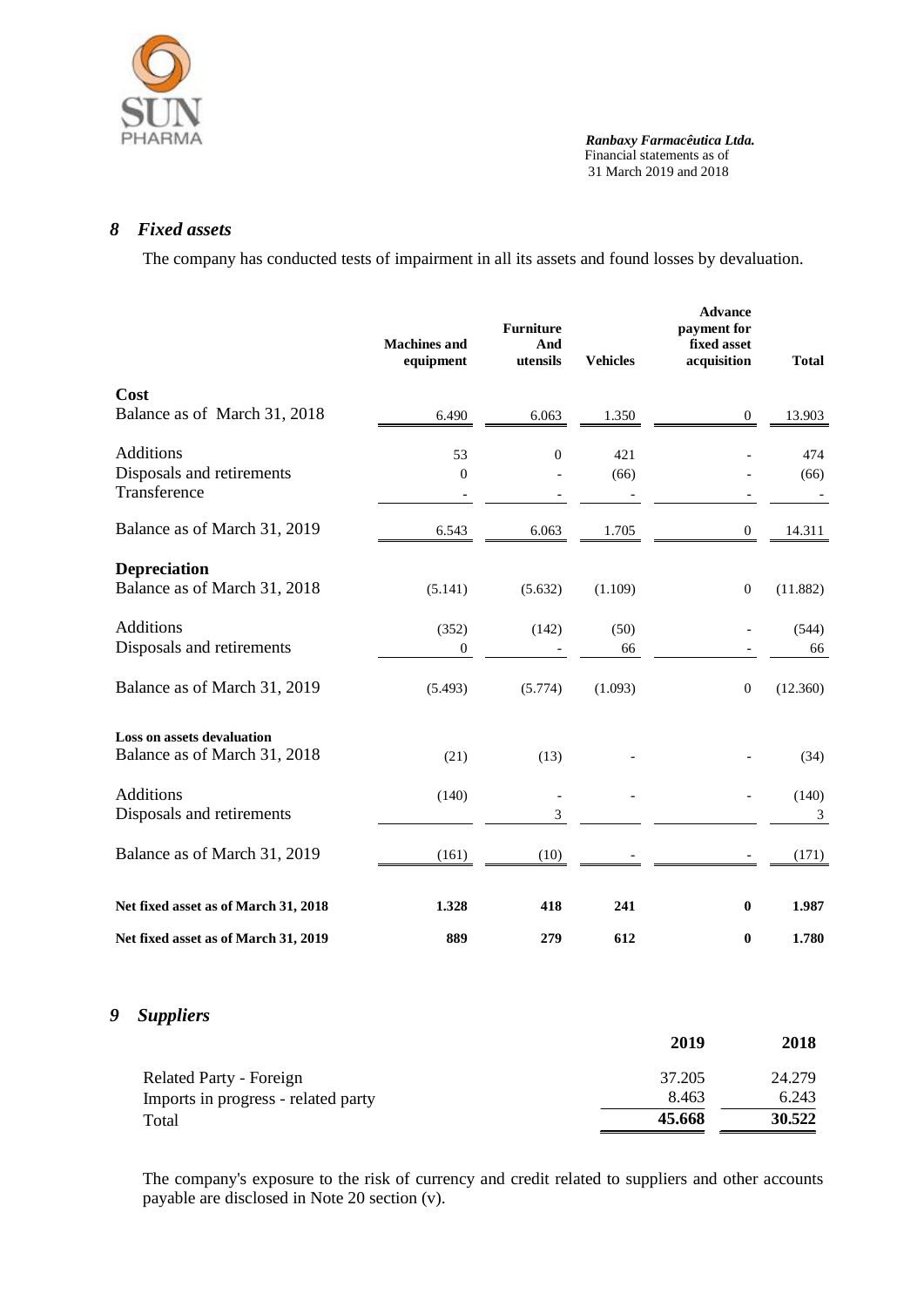

 *Ranbaxy Farmacêutica Ltda.* Financial statements as of

31 March 2019 and 2018

#### *10 Loans and Financing*

|                                                                                   |                        |                   |                                 | 2019                     |                          | 2018   |
|-----------------------------------------------------------------------------------|------------------------|-------------------|---------------------------------|--------------------------|--------------------------|--------|
| <b>Related Parties</b><br><b>Maturity</b><br>Sun Pharma Netherlands<br>08/25/2020 | Charges<br>$2.5%$ p.a. | Current<br>22.162 | No.<br><b>Current</b><br>58.451 | <b>Current</b><br>17.104 | No.<br>Current<br>49.857 |        |
|                                                                                   |                        |                   | 22.162                          | 58.451                   | 17.104                   | 49.857 |

The loans, in the amount of USD 5,000 and USD 15,000, respectively expire on 22 August 2020 and 10 January 2020 respectively, with semiannual interest payment, calculated with a spread of 2.50% per annum + Libor  $\vec{6}$  months, and there is no contractual guarantees.

We have recorded as interest payable on the amount of BRL 2.678 Mn.

#### *11 Taxes and contributions payable*

|                                        | 2019  | 2018     |
|----------------------------------------|-------|----------|
| Social contributions payable           |       |          |
| INSS payable on payroll                | 130   | 125      |
| INSS withheld at source                | 6     | 6        |
| FGTS on payroll                        | 30    | 31       |
| PIS payable on turnover                | (4)   | 7        |
| COFINS payable on turnover             | (16)  | 36       |
| PIS/COFINS/CSSL/ISS withheld at source | 21    | 23       |
| <b>Subtotal</b>                        | 167   | 228      |
| Taxes payable                          |       |          |
| Income tax withheld at source.         | 94    | 66       |
| Services tax withheld at source        | 3     | 3        |
| ICMS on Sales (c)                      | (443) | (160)    |
| ICMS on tax substitution               | 132   | 127      |
| ICMS on rate differential              | 7     | $\Omega$ |
| ICMS provision on good destruction     | 247   | 438      |
| <b>Contributions to Unions</b>         | 94    | 66       |
| <b>Subtotal</b>                        | 40    | 474      |
| Total                                  | 207   | 702      |

(C) The adjustment related to ICMS on sales refer to recognition of bills income that have been invoiced, dispatched and that on March 31, had not been received by customers.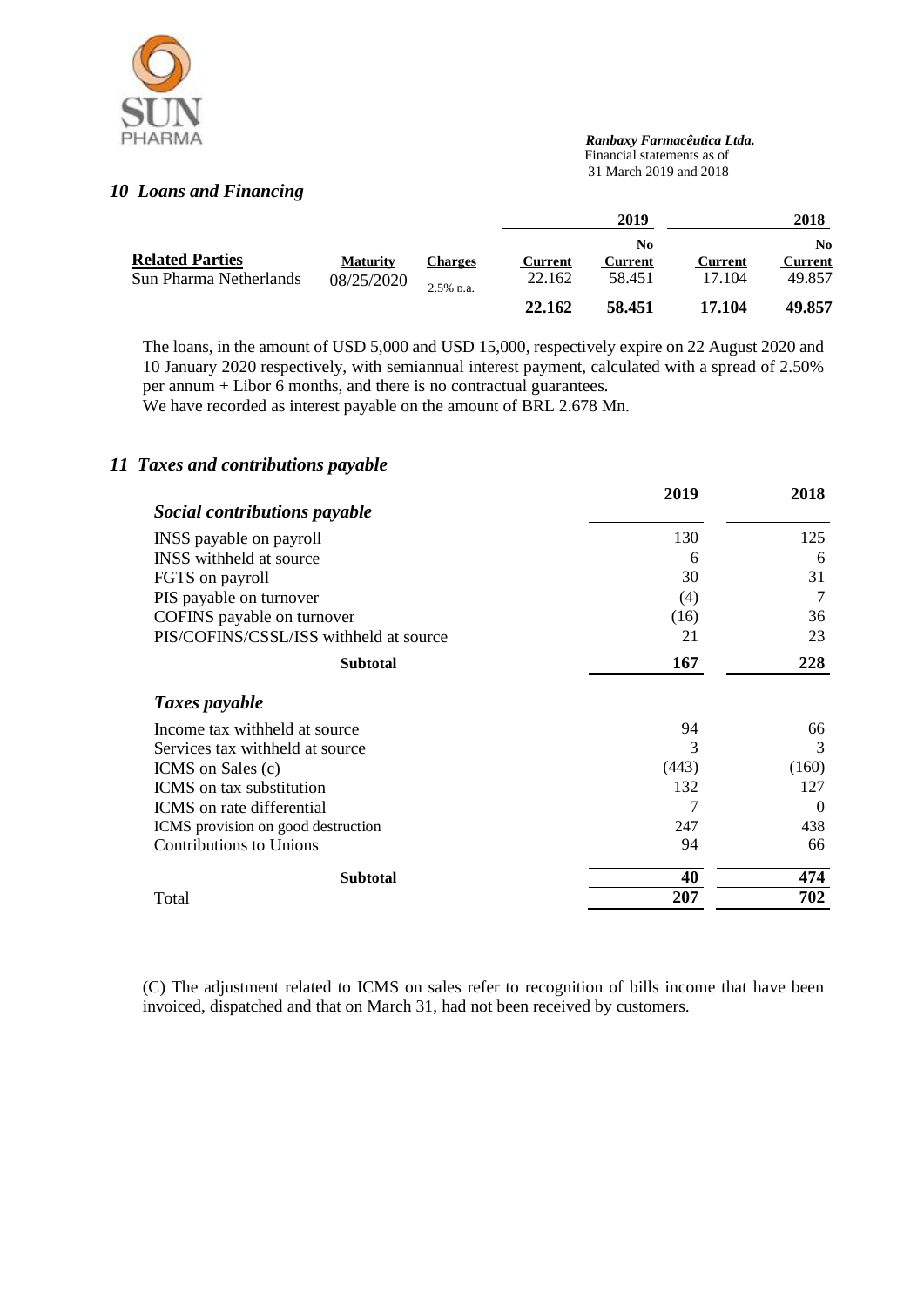

 *Ranbaxy Farmacêutica Ltda.* Financial statements as of

31 March 2019 and 2018

#### *12 Other Provisions*

|                                               | 2019  | 2018  |
|-----------------------------------------------|-------|-------|
| Provision for Sales Commission (a)            | 2.071 | 1.895 |
| Provision for bonus performance               | 489   | 594   |
| Provision for development of new products (b) | 272   | 1.177 |
| Provision for Administrative Service Provider | 853   | 225   |
| Penalties of non-delivery/Supplier            | 212   | 212   |
| Provision for freight and warehouse cost      | 637   | 407   |
| Provision for Margin of distributers (c)      | 3.400 | 2.004 |
| Provision for sales campaing                  | 1.113 |       |
| Provision for sales return                    | 662   | 225   |
| Provision for discounts and rebates           | 122   | 191   |
| Total                                         | 9.831 | 6.930 |

- a) The company uses autonomous Sales Representatives, hired in accordance with the Law no. 4.886, as of 09 December 1965, where they are compensated by a fixed percentage on sales, primary and secondary. Aiming at the reduction of labor claims, judicial settlements in the civil sphere were made, where they were paid  $1/12 + 1/3$  of the whole commission paid. For this reason, provisions have been made in 2018-19 in the amount of BRL 1.498 Mn The end of 2018, wich shall be paid along the 2019-20
- b) At the end of 2016, the regulatory agency, Anvisa, decided to update rates from 70% to 300%, because it was an abusive increase, the pharmaceutical industry union Sindusfarma decided to judicial process, guaranteeing the collection of fees to the amounts now practiced. By means of this momentary decision, the administration decided to make a provision for the difference of all fees paid through 2017 in the amount of BRL 1.177 Mn at the end of 2018, the judicial procedure was revoked and the fees were collected with interest, totaling the amount of BRL 1.044 Mn.
- c) The Company uses inventories of major distributors of the country to meet the delivery of goods from negotiations carried out by the Independent Pharmacies and networks of pharmacies with decentralized delivery, these negotiations carried out by the sale task force of Ranbaxy. By way of compensation to distributors, the Company pays the amount pertinent to logistics operation, which varies between 5% to 7% over these operations of outputs.

Reimbursements are made by means of subsidies for goods and/or additional trade discounts. The aforementioned value refers to the cost of logistics operations that are pending of settlements on March 31, 2019.

#### *13 Contingencies*

The company is defendant in lawsuits and in administrative proceedings before various courts and governmental bodies, arising from the normal course of operations, involving tax, labor, civil aspects and other matters.

Management, based on information from their legal advisors, analysis of lawsuits pending and, regarding labor actions, based on previous experience relating to the amounts claimed, made provision in an amount considered sufficient to cover the probable estimated losses with the lawsuits in course, as follows: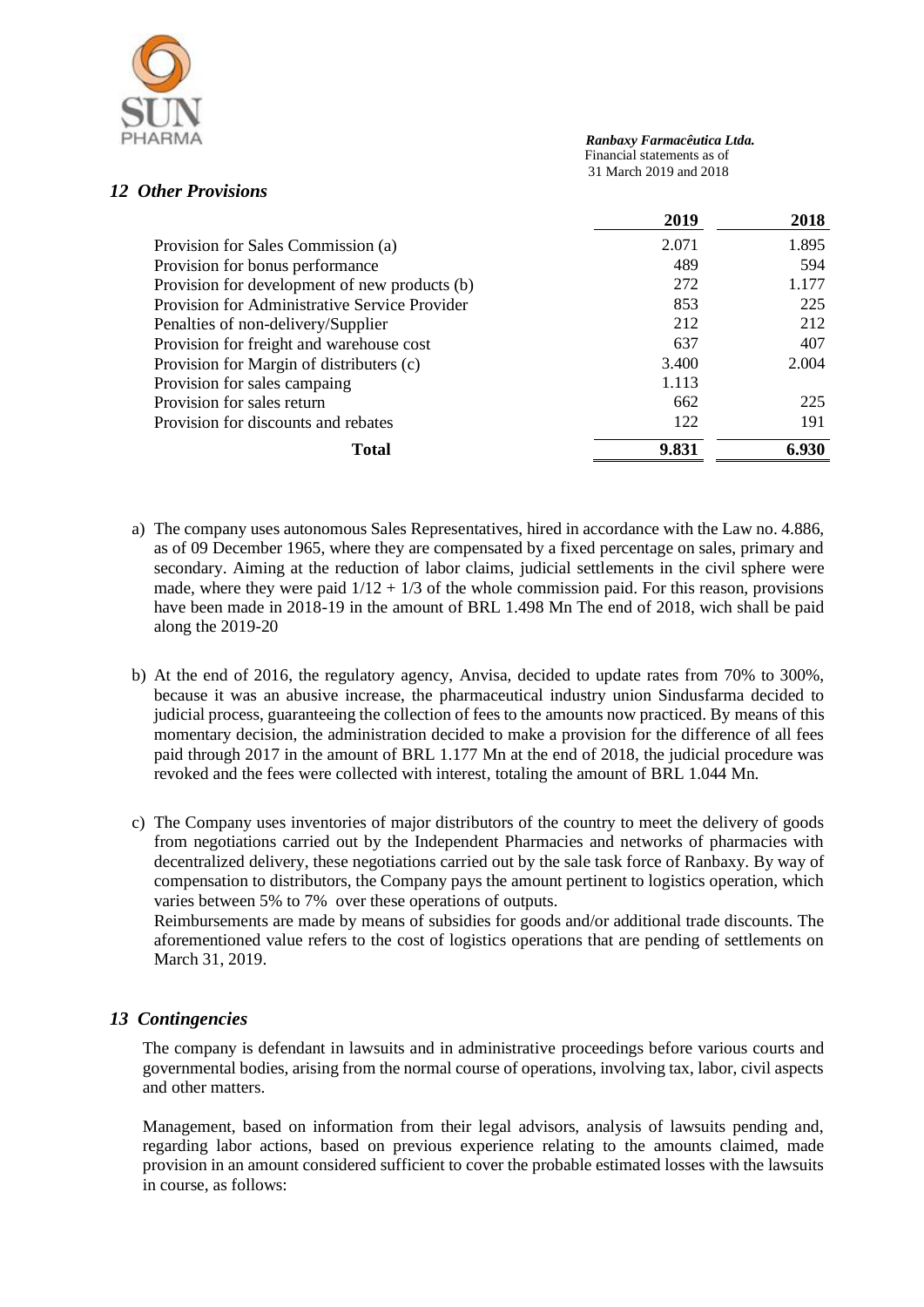

#### *Ranbaxy Farmacêutica Ltda.*

Financial statements as of

31 March 2019 and 2018

|       |           | 2019                              |            | 2018       |
|-------|-----------|-----------------------------------|------------|------------|
|       | Provision | <b>Judicial</b><br><b>Deposit</b> | <b>Net</b> | <b>Net</b> |
| Labor | 5.748     | 65                                | 5.683      | 3.371      |
| Civil | 1.342     | 501                               | 841        | 812        |
|       | 7.090     | 566                               | 6.524      | 4.183      |

#### **Lawsuit statuses on the period**

|       | 2018                                 | 2019  |                      |                                   |                                    |
|-------|--------------------------------------|-------|----------------------|-----------------------------------|------------------------------------|
|       | Gross initial Addition to<br>balance |       | provision Retirement | <b>Judicial</b><br><b>Deposit</b> | <b>Final Net</b><br><b>Balance</b> |
| Labor | 4.644                                | 2.325 | 1.221                | 65                                | 5.683                              |
| Civil | 1.043                                | 299   | $\theta$             | 501                               | 841                                |
|       | 5.687                                | 2.624 | 1.221                | 566                               | 6.524                              |

There are other lawsuits assessed by legal advisors as being of possible or remote risk, amounting to BRL 1.577 (BRL 2,905 in 2018) for which no provision was made, bearing in mind that the accounting practices adopted in Brazil does not require their accounting.

#### *a. Summary of labor processes*

On March 31, 2019, the Company has 19 cases of labor complaints. In accordance with the legal advisors, 9 cases are classified with risk of probable loss, and although 7 cases have been paid in full, we are awaiting closure at court. There are other 10 cases are classified with risk of loss as possible and remote. The loss estimate is made, in accordance with the opinion of the advisors, and are duly updated regarding interests and their respective taxes.

#### *b. Summary of civil processes*

On March 31, 2019, the Company had a total of 24 cases of claims and complaints involving notices of infractions or questioning from the Anvisa . According to legal advisors, 10 cases are classified as possible and remote losses, which do not form part of the provision. The loss estimate is made, in accordance with the opinion of the legal advisors, and are duly updated regarding interests and their respective taxes.

#### *14 Net Equity*

Share capital is composed of 14,971,089 shares, being 12,482,664 shares of "Class A" on the nominal value of BRL 1.00 each and 488,425 shares of "Class B" in the nominal value of BRL 10.00 each, according to the 45th amendment to the Articles of Association, dated of 16 August 2018, which are distributed as follows: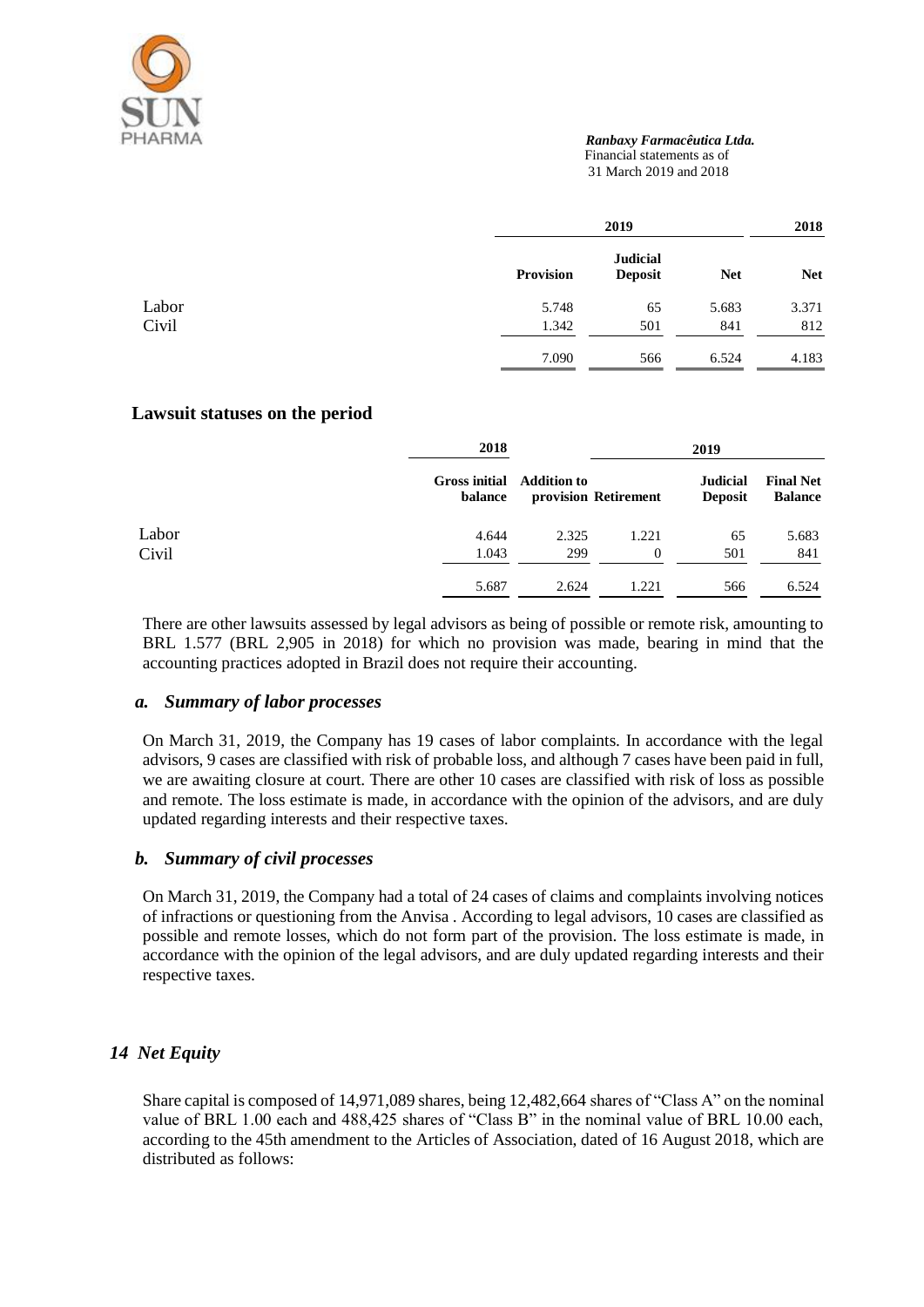

 *Ranbaxy Farmacêutica Ltda.* Financial statements as of

31 March 2019 and 2018

| <b>Ouota Holder</b>                   | <b>Ouotas</b> | BRL    |
|---------------------------------------|---------------|--------|
| Sun Pharma Netherlands B.V. - Class A | 12.482.663    | 12.483 |
| Sun Pharma Netherlands B.V. - Class B | 488.425       | 4.884  |
| Ranbaxy Holdings UK Limited           |               |        |
|                                       | 14,971,089    | 17,367 |

On March 31, 2019, the foreign capital registered at the Central Bank of Brazil, the basis for remittance of dividends and repatriation of capital, totalized BRL 17,367 (equivalent to USD 12,467)

#### *15 Operating Revenue*

|                                      | 2019     | 2018    |
|--------------------------------------|----------|---------|
| Resale of goods                      | 127.311  | 96.510  |
| Resale of samples for bioequivalence | 7        | 14      |
| Gross revenue from sales             | 127.318  | 96.524  |
| Taxes on sales and resales           | (9.154)  | (7.610) |
| <b>Finance Discounts</b>             | (640)    | (676)   |
| Returns                              | (2.946)  | (987)   |
| (-) Sales Deductions                 | (12.740) | (9.273) |
| <b>Operating Revenue</b>             | 114.578  | 87.251  |

The company's sales on the domestic market are currently directed to distributors, networks of pharmacies, distributor hospitals.

The financial discounts is related to hospital products that were not delivered, and customers received some of penalty in which, because we were co-responsible, we had to reimburse them.

#### *16 Expenses with sales*

| 2019  | 2018  |
|-------|-------|
| 1.914 | 1.520 |
| 165   | 370   |
| 561   | 449   |
| 487   | 819   |
| 345   | 608   |
| 73    | 433   |
| 3.545 | 4.199 |
|       |       |

(a) Ranbaxy, seeking to increase sales in pharmacies and pharmacy chains, has developed commercial actions, called "molecules focu", which aim to reward cash and gifts.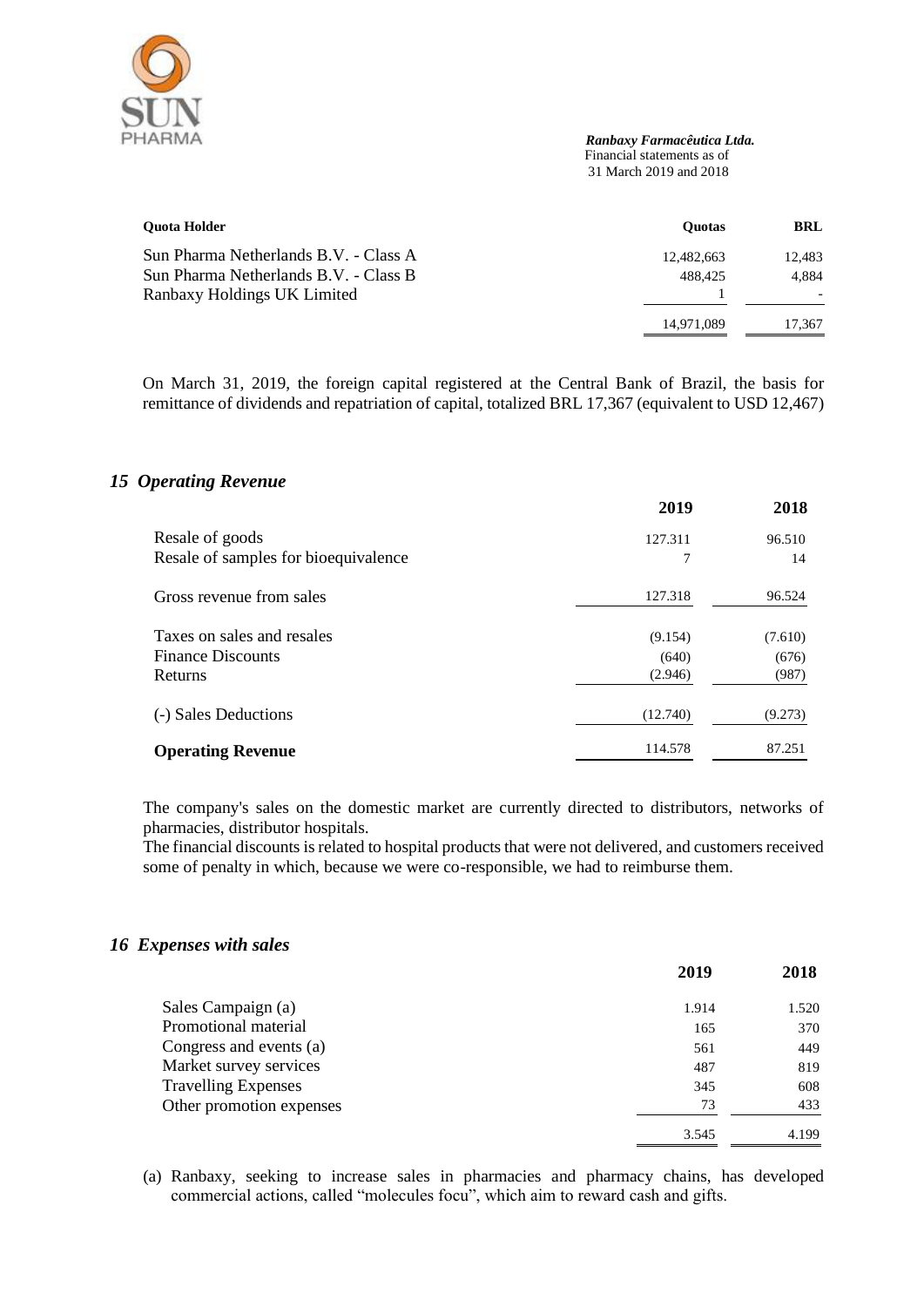

(b) Throughout the year 2018-19, Sun Farma participated in the main trade fairs related to generic medicines and hospital fairs, aiming to promote the Sun Farma brand.

### *17 General and Administrative Expenses*

|                                       | 2019   | 2018   |
|---------------------------------------|--------|--------|
| Personnel                             | 9.040  | 9.613  |
| <b>Equipment Maintenance</b>          | 783    | 740    |
| Expenses with rents                   | 665    | 591    |
| Expenses with electricity             | 442    | 395    |
| Travel expenses                       | 190    | 563    |
| Services Provided                     | 1.859  | 1.434  |
| Regulatory                            | 1.680  | 1.650  |
| <b>Quality Control</b>                | 1.357  | 1.399  |
| Taxes and Fees                        | 315    | 135    |
| <b>Expenses with Sales Commission</b> | 6.185  | 6.195  |
| Expenses with freight and warehouse   | 5.513  | 3.987  |
| Other administrative expenses         | 1.241  | 864    |
| Other administrative expenses         | 594    | 1.903  |
| Depreciation and Amortization         | 9.040  | 9.613  |
|                                       | 29.864 | 29.469 |

### *18 Other Operating revenue (expenses)*

|                                     | 2019    | 2018    |
|-------------------------------------|---------|---------|
| Provision for Contingencies         | (4.039) | (2.593) |
| Tax credit benefit                  | 270     | 64      |
| Other Operating revenues (expenses) | 44)     | 129     |
|                                     | 3.813   | 2.400   |

### *19 Net financial (expenses) revenue*

|                                   | 2019     | 2018     |
|-----------------------------------|----------|----------|
| <b>Financial expenses</b>         |          |          |
| Interests                         | (3.792)  | (2.588)  |
| Passive exchange variations       | (16.478) | (4.014)  |
| Outros                            | (30)     | (61)     |
|                                   | (20.300) | (6.663)  |
| <b>Financial revenues</b>         |          |          |
| Interests                         | 37       | 17       |
| Interest on financial investments | 1.113    | 570      |
| Exchange variations               | $\Omega$ | $\theta$ |
| Discounts received intercompany   | $\Omega$ | $\Omega$ |
| Outros                            | 5        | 28       |
|                                   | 1.155    | 615      |
|                                   | (19.145) | (6.049)  |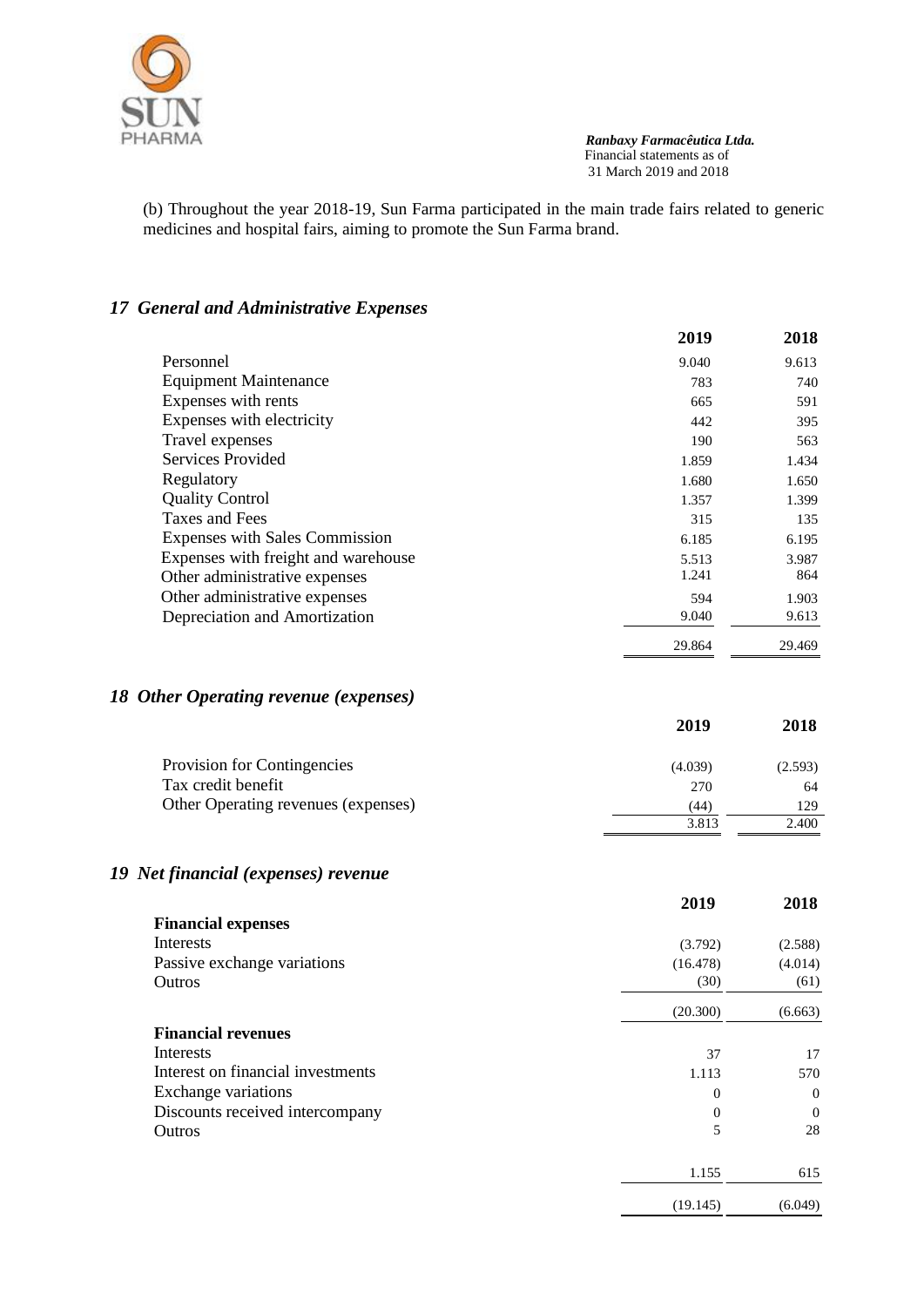

#### *20 Insurance coverage*

The company has hired with Tokyo Marine Seguradora no. 180.0000929165, a property insurance, which aims to guarantee covers for possible claims, together with all the addresses of the company in the Brazilian territory. The amounts contracted are considered sufficient to cover possible claims, considering the nature of their activity.

On March 31, 2019, the coverage of insurance against operational risks was composed by BRL 33.000Mn.

#### *21 Financial Instruments*

#### *(i) Identification and valuation of financial instruments*

The accounting balances of financial instruments such as cash, accounts receivable, taxes, loans and financing, when compared with the values that could be obtained on their negotiation in an active market or, in their absence, with its net present value is adjusted based on the prevailing rate of interest on the market approach, substantially, their corresponding market values.

#### *(ii) Credit risk*

It arises from the possibility of the company suffering losses arising from defaults of their counterparts or depositary financial institutions of resources or financial investments. To mitigate these risks, the company adopts as a practice analysis of financial and equity status of its operations, as well as the definition of credit limits and permanent monitoring of open positions. Regarding financial institutions, the Management only carries out transactions with reputable financial institutions and of low risk, assessed by rating agencies.

#### *(iii) Risk of price of the goods sold*

It arises from the possibility of oscillation of market prices of products marketed by the company. These price fluctuations can cause substantial changes in their income and their costs. To mitigate these risks, Management permanently monitors the local and international markets, seeking to anticipate the price movements.

#### *(iv) Interest rate risk*

It arises from the possibility of the company suffering gains or losses arising from fluctuations in interest rates levied on its financial assets and liabilities. Aiming to mitigate this type of risk, Management seeks to diversify the acquisition of resources in terms of rates fixed or floating.

#### *(v) Exchange rate risk*

The associated risk arises from the possibility of the company coming to incur losses due regarding fluctuations in exchange rates, which increase the values obtained on the market. On March 31, 2019 the company had liabilities, denominated in foreign currency, there is no financial instrument to protect this exposure on that date.

|           | 2019       | 2018       |
|-----------|------------|------------|
|           | <b>USD</b> | <b>USD</b> |
| Suppliers | 11.720     | 9.183      |
| Loans     | 20.687     | 20.146     |
|           | 32.407     | 29.329     |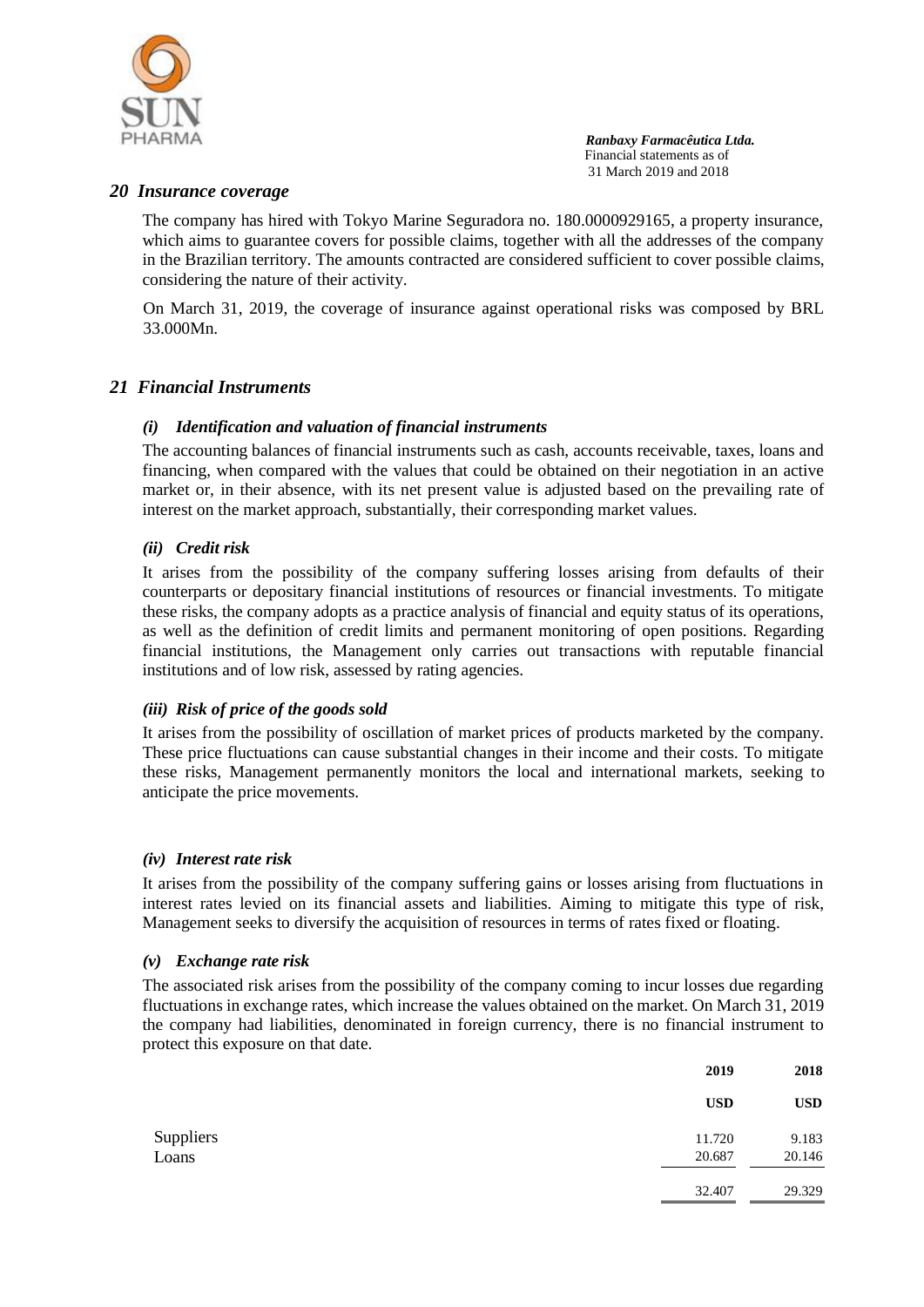

The following exchange rates were applied during the year:

|        | Closure Rate on the date of the<br><b>Financial Statements</b> | <b>Average Rate</b> |        |
|--------|----------------------------------------------------------------|---------------------|--------|
| 2018   | 2019                                                           | 2018                | 2019   |
| 3,3238 | 3,8967                                                         | 3.5700              | 3.7844 |

#### *Exchange Rate Sensitivity Analysis*

The Company has liabilities linked to foreign currency in the balance sheet as of March 31, 2019, and for the purposes of analysis of sensitivity, adopted as a likely scenario the rate of BRL 4,00.

Therefore, the table below shows the simulation of the effect of the exchange rate variation in the future outcome in scenarios of increases and reductions:

| <b>Exchange Rate Risk</b>  |         | Scenarios (increase) |         |
|----------------------------|---------|----------------------|---------|
|                            | Likely  | <b>Possible</b>      | Remote  |
| Scenarios and price levels | 4,00    | 4,05                 | 4,10    |
| Passive Position           | 129.628 | 131.248              | 132.869 |
| Total net effect           | 3.347   | 4.968                | 6.588   |

|                            |         | <b>Scenarios (reduction)</b> |         |
|----------------------------|---------|------------------------------|---------|
| <b>Exchange Rate Risk</b>  | Likely  | <b>Possible</b>              | Remote  |
| Scenarios and price levels | 3,85    | 3,80                         | 3,70    |
| Passive Position           | 124.766 | 123.147                      | 119.905 |
| Total net effect           | (1.514) | (3.133)                      | (6.375) |

#### *(vi) Derivative financial instruments*

The company has not used financial instruments in exchange operations of indices (SWAP) or involving operations in the modality of derivatives.